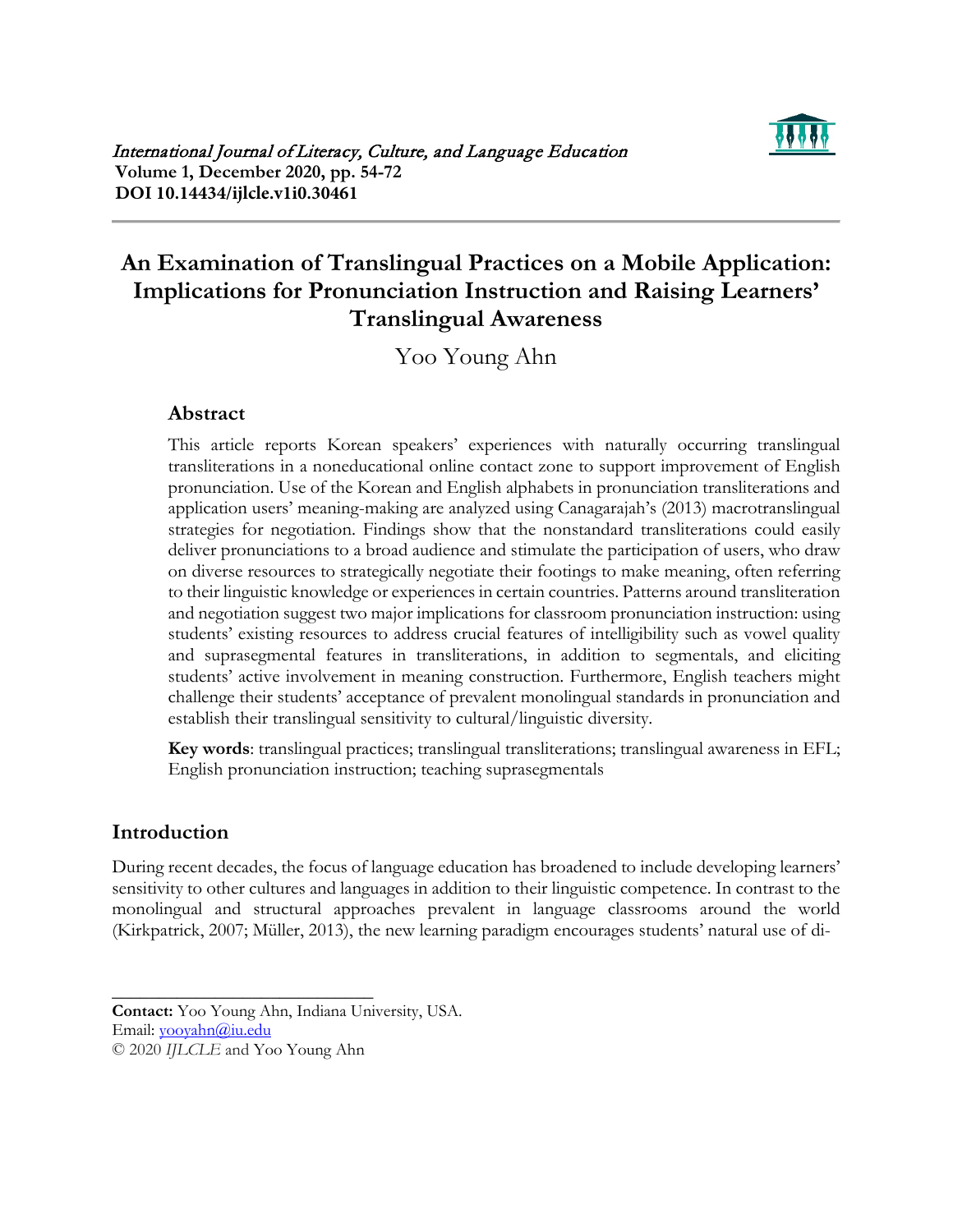verse semiotic resources for communication in their language learning in school (Canagarajah, 2013; MLA Ad Hoc Committee, 2007). As Kramsch (2012) elaborates, the goal of language learning is "to train educated multilingual speakers who do not strive to become like monolingual speakers but rather who can draw profit from shuttling from one to the other of their languages" (p. 17).

To augment multilingual language learners' instinctual practices of juggling various resources for communication, Creese and Blackledge (2010) call for more research on developing "teachable pedagogic resources" (p. 113). Classroom research on translingual practices is very limited, however, and has been conducted mostly in bilingual classrooms (Hornberger, 2003) and in higher education writing classes (Canagarajah, 2011, 2013) in the US or in Europe (Blommaert et al., 2012). One of the less discussed though challenging areas, teaching pronunciation has been largely omitted from studies addressing today's goal of developing learners' holistic translingual and transcultural competencies (Müller, 2013). Furthermore, the introduction of intelligibility in the field of pronunciation questioned ESL, EFL, and foreign language classrooms that have changed little from the ideal of attaining nativelike proficiency for decades (Levis, 2005; Munro & Derwing, 1995; Murphy, 2014). Therefore, the concept of translingual competencies aligns with recent movements to set more realistic goals in pronunciation teaching, and enhancing L2 learners' intelligibility through meaningful communicative activities (e.g., Celce-Murcia et al., 2010; Derwing & Munro, 1997, 2005; Munro & Derwing, 1995). At the same time, the role of suprasegmentals in intelligibility has recently received more instructional attention than the teaching of segmentals, although not taught as expected in class (Baker, 2011; Jenkins, 2005, 2007). Regarding the gap between the perceived need of teaching suprasegmentals and teachers' practices, researchers reported that teachers often received phonology-focused training (Breitkreutz et al., 2001; Derwing, 2010; Saito & van Poeteren, 2012), lacked confidence, or considered teaching diverse accents not practical (Jenkins, 2007).

In discussing the need for integrating translingualism and intelligibility into the teaching of pronunciation in EFL contexts, this article first examines how naturally occurring translingual practices of using both target and first languages in sentence-level transliteration can facilitate learning both segmentals and suprasegmentals from observed active meaning-making in a noneducational online environment. The article then discusses possible translingual practices for teaching pronunciation in classroom settings, in which the major local language is a resource shared by both teachers and students. Strategies are offered for teachers to reflect on active shuttling between resources and other knowledge assets to make meaning and to communicate, and to initiate students' translingual awareness of their own perceptions of diversities in pronunciation.

### **Background**

Before discussing translingual practices, I describe *Pikicast*, an entertainment application where the translingual practices for English learning occurs<sup>[1](#page-1-0)</sup> naturally and the Korean language is a primary language. Knowledge of the Korean writing and sound systems assists in understanding how transliteration appeals to a Korean audience, delivering richer linguistic information than traditional notation using Korean or the pronunciation symbols that many learners may find unfamiliar.

<span id="page-1-0"></span><sup>&</sup>lt;sup>1</sup> It is important to note that Pikicast was not developed to teach English, but to provide varied entertaining content to its users.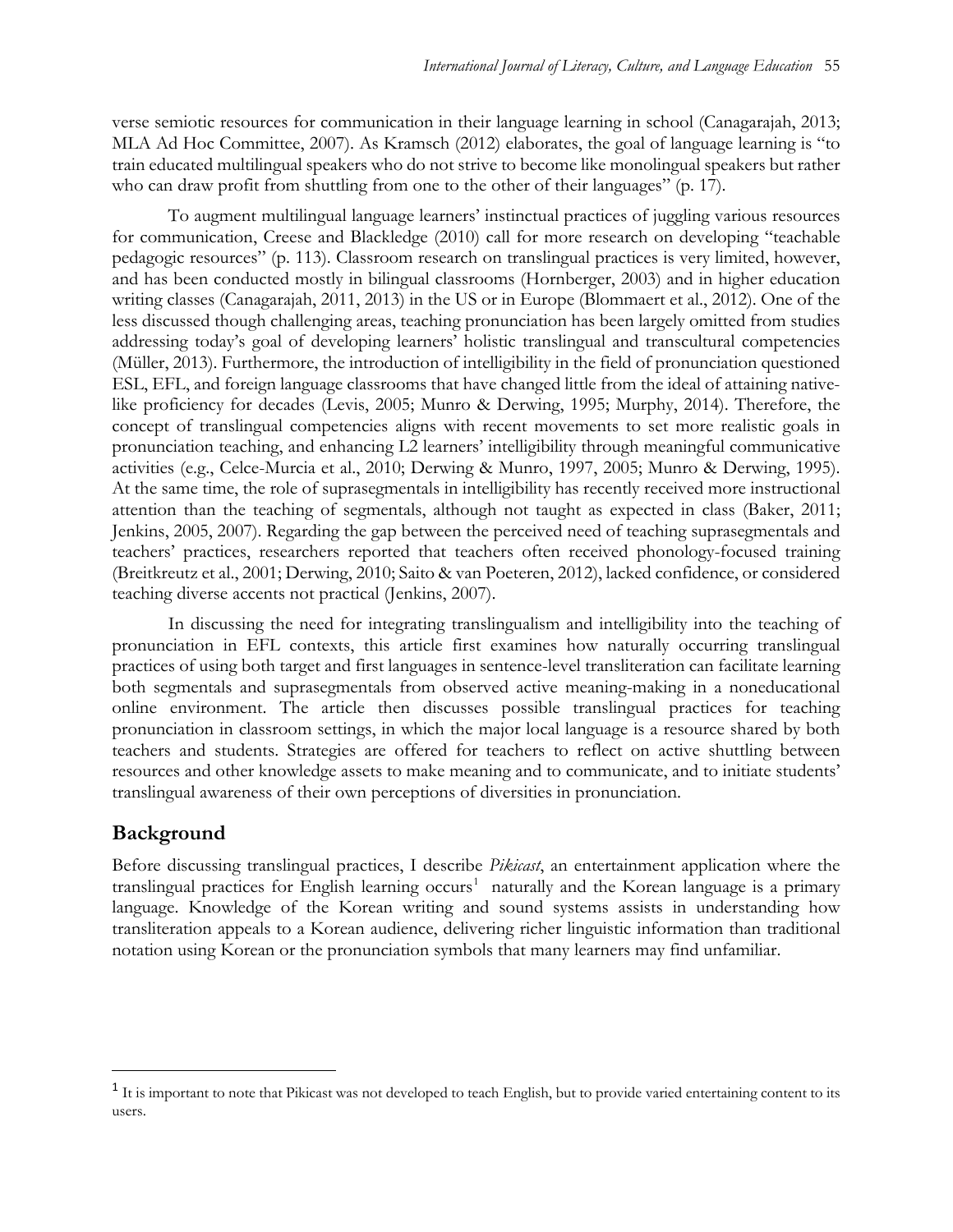### **Pikicast and the Editor**

The mobile version of Pikicast Inc. is an entertainment application with which, according to the Apple application store, "Just by swiping a finger, you will be presented with the world's most exciting stories and experiences ranging from texts and images to animated memes and videos." Unlike other social media platforms such as Facebook or Twitter, only authorized editors present content to their 15 million users. Editors either create original content or select content from existing databases on various topics such as counseling, news, food, movies, and more (Yoo, 2015). Depending on popularity, editors often start or stop their series. Talk-Talk-Hae-Young [똑똑해영] [2](#page-2-0) was one of those editors who published 73 original posts about English learning from August 18, 2015 and discontinued after the last posting on January 15, 2017. Thus, this editor's posts about English were one possible content that Pikicast provides. As an online space, all information remains anonymous in Pikicast, including the actual identity of the editors, their backgrounds in English language or English teaching, reasons for initiating posts for English learning, and how they choose certain topics and phrases. In fact, Talk-Talk-Hae-Young may represent a group of editors, but the editor in this article is referred to in the singular, so there is no way of determining whether this is the case.

### **Korean, Hangeul, and Their Impact on English Learning**

Three aspects of Korean that affect English pronunciation are related to the editor Talk-Talk-Hae-Young's (henceforth the editor) translingual practices. First, because Korean prosody is based on tonal patterns in phrases while English places stress on syllables (Guion, 2005; Sohn, 1992), Korean learners of English must pay particular attention to intonation to produce intelligible speech. Second, there are a number of English sounds for which exact equivalents do not exist in Korean or are not distinguished from one another (e.g., /b/ & /p/, /f/ & /v/, /r/ & /l/, /z/ & /j/, /iy/ & /I/, / $\varepsilon$ /  $\&$  / $\alpha$ , / $\alpha$ / $\&$  / $\alpha$ / $\&$ / $\alpha$ / $\&$ / $\alpha$ / $\alpha$ ), and these pairs may be transliterated interchangeably depending on speakers' decision about the similarity in sounds (National Institute of Korean Language, http://kornorms.korean.go.kr). Moreover, the written form of syllabic blocks in Korean, which consists of an initial consonant, a medial vowel, and a final consonant, is distinctively different from alphabets, in which letters are written vertically in a line (Koehler, 2010). For example, there are two types of Korean vowels that could be written next to (vertical) or below (horizontal) the initial consonants. When a final consonant follows, it is positioned below the combination of consonant and vowel, not on the right side. According to the rule, the word hangeul consists of two syllables in Korean: 한글, not 하ㄴ그ㄹ. Third, this rule for syllabic structure—that every syllable has a vowel often generates extra syllable(s) when foreign words are pronounced or transliterated in Korean. For example, a one-syllable English word *strike* becomes a five-syllable word *su-tu-la-i-ku* (Sohn, 1999, p. 14), putting stress evenly on the reduced sounds. This rule could make intelligible production of

familiar loanwords with L1 prosody more challenging than pronouncing new words. More importantly, the wrong stress on weak vowels and shift of lexical stress or rhythm in English speech negatively affect speakers' intelligibility (Cutler & Clifton, 1984; Field, 2005), which could result in communication breakdowns.

<span id="page-2-0"></span><sup>&</sup>lt;sup>2</sup> The editor's username could mean "(I'm) smart" or "Let's talk" in Korean.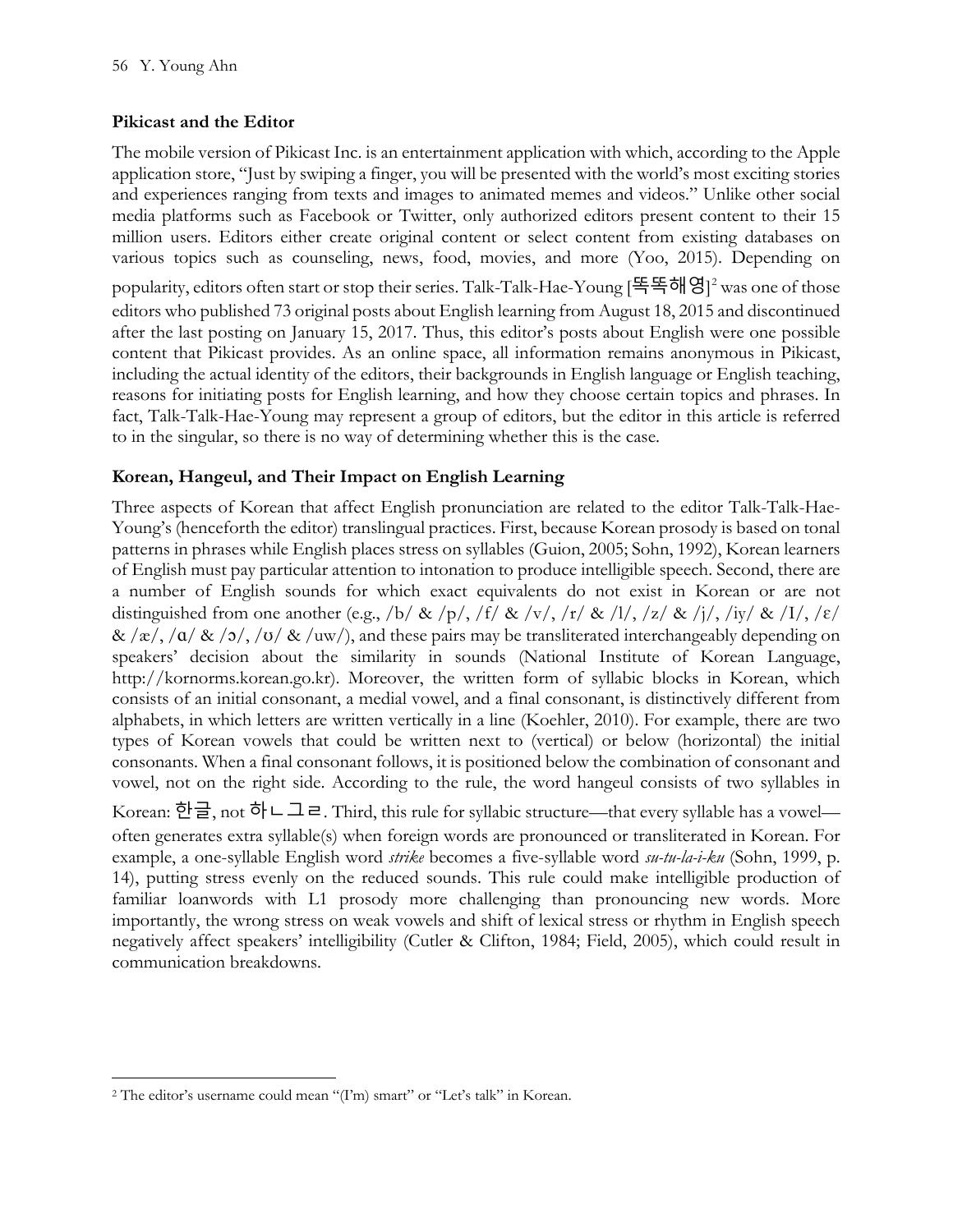### **Translingualism**

Translingualism explains how diverse language modes function in natural communicative settings, both spoken and written, and how freedom to draw on multiple modes encourages language users to negotiate and construct meaning within their particular contexts (Canagarajah, 2013). Thus, communicative texts and talk naturally feature the diverse resources of members who engage in "mobile, fluid, and hybrid" ways to communicate (Canagarajah, 2013, p. 15). This practice challenges beliefs about language learning rooted in monolingual, modernist, and structural orientations. Within traditional frameworks, newcomers to a language community are never legitimized as having mastery of the language and mind of the community, no matter how much they aspire to be like native speakers. From this perspective, students' first language(s) are not resources but impediments as sources of interference. As an alternative, translingualism draws upon the perspective of *postmodern globalization* (Hall, 1991) to support integration of various available resources—not limited to linguistic ones—to achieve the goal of communication, blurring perceived linguistic boundaries. Within the translingual framework, communication entails naturally occurring mutual exchanges and collaborative negotiation among individuals, who use various semiotic resources to make meaning (Li, 2018). Their choices of resources could vary depending on each user's understanding of communication norms from previous experiences in various contexts with different interlocutors.

Accordingly, many European and US scholars now perceive the development of translingual and transcultural competence as a primary goal of language education and foster use of diverse resources in language teaching (e.g., Douglas Fir Group, 2016; Kramsch, 2012; MLA Ad Hoc Committee, 2007). To communicate with culturally and linguistically diverse interlocutors in global contexts, language learners need to practice how to co-construct acceptable meanings and negotiate language norms depending on context, acknowledging that there is no universal standard for speaking and writing (Canagarajah, 2013; Horner et al., 2011; Kramsch, 2014). This new approach is becoming increasingly accepted in composition and literacy classrooms (Canagarajah, 2011; Horner et al., 2011; Lee, 2016) as part of students' trajectory toward mastery of the discourse norms of their fields while retaining the flexibility of shuttling between languages in literacy practices inside and outside classrooms (Garcia, 2009; Hornberger & Link, 2012). However, there is still a need to examine strategies that translinguals adopt for communication to suggest pedagogic resources for teachers (Creese & Blackledge, 2010) to make the classroom "a potent site where students may develop a critical attitude toward existing norms" (Canagarajah, 2013, p. 12). It implies possibilities of adopting translingual frameworks beyond writing classes—for example in pronunciation teaching—drawing learners' attention to evaluating their own resources to develop communication strategies, while questioning accepted norms of English in their contexts, particularly standard English accents.

### **Teaching Pronunciation and Translingualism**

One area that has been less influenced by translingualism is pronunciation instruction, although use of various semiotic resources in speaking instantiations demonstrates translingual practices. For example, the well-known foreign language teaching guideline from ACTFL (2006), accepted worldwide as a reference, provides only limited information on how to teach pronunciation to multilingual learners, regardless of their explicit emphasis on speaking, multilingualism, and intercultural competence (Müller, 2013). With little guidance, pedagogic approaches to teaching pronunciation tend to vary by programs or by teachers. In some cases, pronunciation is not included in the curriculum because of the difficulty of teaching it, or it is taught quickly when it appears in the teaching materials, not in respective pronunciation classrooms (Foote et al., 2011; MacDonald, 2002). More recently, Baker (2011) pointed out teachers' lack of confidence with teaching pronunciation.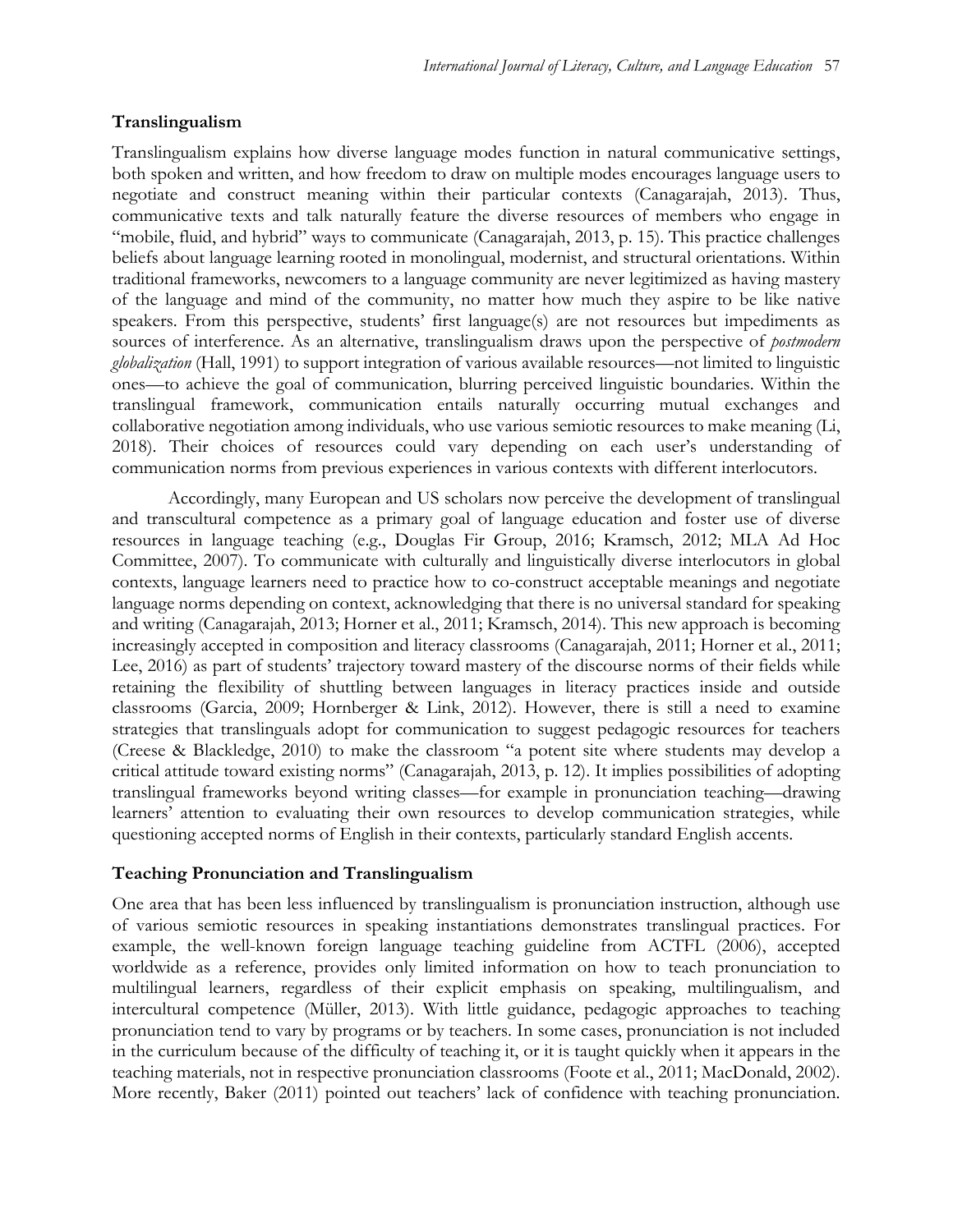Analyses of English language textbooks also have shown that many pronunciation activities are decontextualized drills, focusing on practicing isolated sounds often without explanation of prosodic features (Breitkreutz et al., 2001; Derwing et al., 2012). Teachers who valued lingua franca accents did not teach it in the classroom, as it seemed impractical (Jenkins, 2005, 2007), or they did not feel confident (Baker, 2011). Little training for pronunciation pedagogy was mentioned as another reason why teachers are reluctant to teach pronunciation in North American contexts (e.g., Breitkreutz et al., 2001; Derwing, 2010; Saito & van Poeteren, 2012). Not much information is available about pronunciation instruction in the Korean context (teachers' beliefs, teaching materials, and teaching practices), but researchers have reported a prevalent expectation about English teachers' nativelike proficiency to teach English communicatively (e.g., Butler, 2004). Teachers' lack of confidence in their oral proficiency was often blamed for not teaching English communicatively. The assumption about nativelikeness has resulted in adding more language-related courses and study abroad programs through teacher (re)training in South Korea. These findings indicate the need to situate pronunciation within translingual competence, and to investigate ways of teaching effective communication strategies.

An emphasis on diversity in translingualism is also related to a current discussion about intelligibility as an alternative to standard pronunciation norms (e.g., Derwing & Munro, 2005). While investigating factors affecting intelligibility, researchers have begun to pay attention to suprasegmental as well as segmental features (Anderson-Hsieh et al., 1992; Cutler & Clifton, 1984), particularly lexical stress and vowel quality (Field, 2005). For sentence level prosody, Hahn (2004) showed how nuclear stress on content words influenced the extent to which native-English-speaking listeners understood L2 speech. Given the significance of prosodic features in communication, Chun (1988, 2002) stated that intonation should be taught from the earliest stage of foreign language instruction using authentic materials to enhance students' competence in discourse or lexical stress (Field, 2005). More recently, Müller (2013) recommended holistic competence in pronunciation as a means for communication, calling for educators' understanding of the shift in instructional goals and suggesting raising students' awareness in their assumptions about pronunciation, especially in contexts where students have limited exposure to the target language.

# **Methods**

Responding to the need for integrating translingual practices into pronunciation teaching, this study first reports why the editor Talk-Talk-Hae-Young's transliterating practices were translingual, utilizing Korean, English, and other visual cues as resources. The following section examines thematic patterns in the practices to represent linguistic features more accessibly to a novice audience, focusing on mistakes that the editor made. Application users' responses to the editor's practices in the comments were analyzed as well, to understand both how segmental and suprasegmental information was delivered and users' strategies for negotiating meanings of given English phrases. These findings suggest implications for enhancing translingual pronunciation teaching with areas where teachers could pay attention for teaching and raising students' awareness of translingual/transcultural competence in monolingual contexts.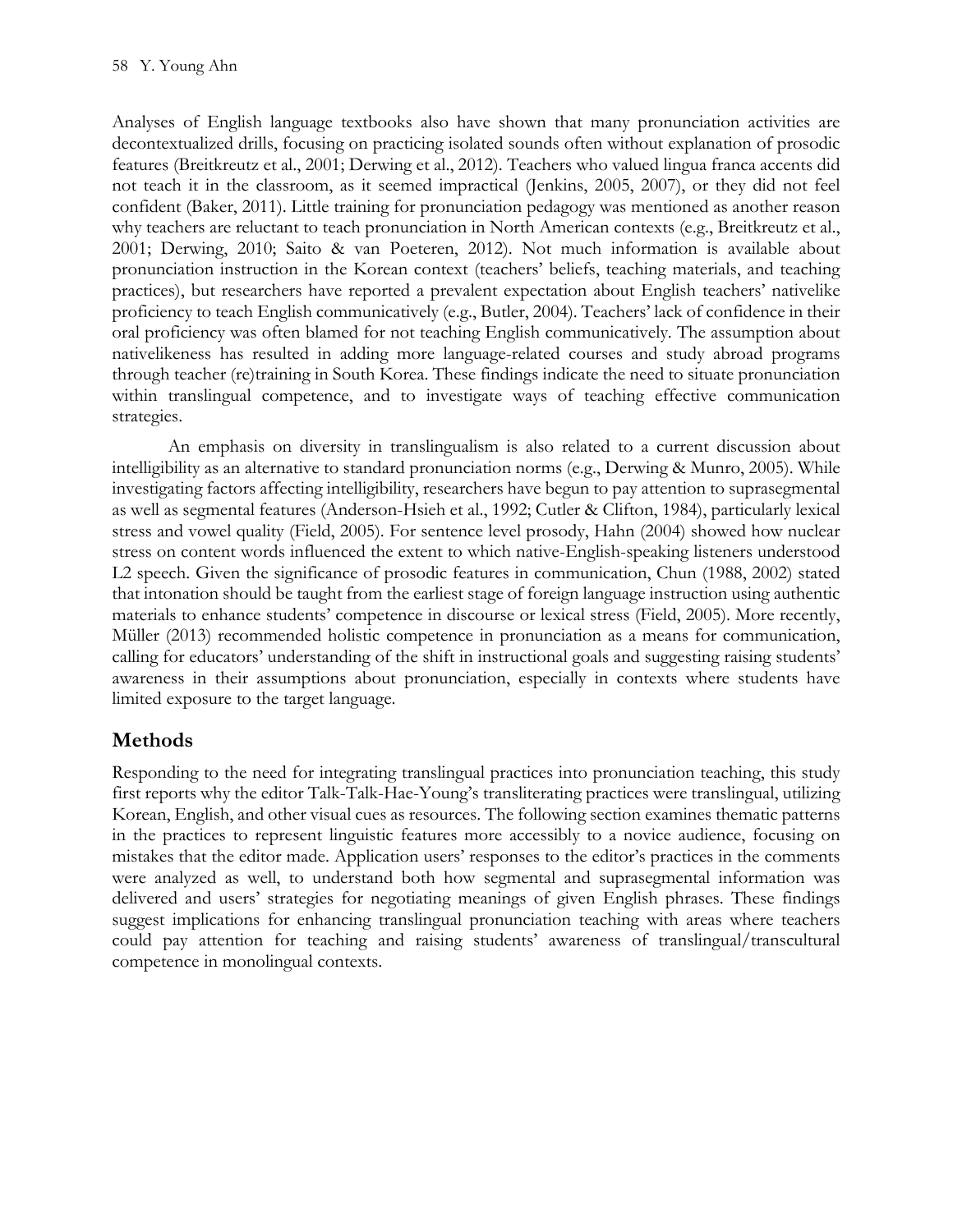### **Data: The Editor's Posts and Users' Responses**

In light of the literature, the editor's posts for English learning were micro contact zones within the application of which both the editor and application users were members. The number of users could not be specified, as only users who left their comments were included. The scope of the data in Pikicast was limited to Talk-Talk-Hae-Young's 73 posts published between 2015 and 2017. The 28 posts about vocabulary and weekly reviews were excluded, as they did not introduce any new transliterations. Out of 45, the 9 most recent posts were also exempted, as the editor changed the format and only provided phrases without transliterations. Therefore 36 posts with five idiomatic phrases each (for a total of 180 phrases) were counted as eligible intact data for this study. Data were first collected in 2016 and were revisited in 2017 after the editor stopped posting.

Data consisted of translingual practices by two parties: the editor who introduced the idiomatic English phrases with transliterations, and the users who responded to the posts through comments. With a focus on translingual practices, the two criteria for selecting the editor's phrases were the following: (a) the transliterations used various resources, more than one language and other visual cues, and (b) the phrases triggered active interaction among users, defined as more than 10 comments for each. Prioritized transliterations included those in which the editor had managed to put English into Korean syllable blocks that no standard word processing software (e.g., MS Word and Hangeul) allows. Comments that received more than 30 "likes" by other users were prioritized to understand users' reactions. Unlike the editor, users were unable to add foreign letters in Korean syllabic blocks, or to use any other visual features (e.g., underline or bold) in their comments. According to these criteria, below I report 13 phrases by the editor and 27 comments from users. All posts and comments can be located on the Pikicast website (www.pikicast.com) or its mobile version.

### **Analytic Framework and Data Analysis**

Translingualism as a theory provided the analytic guidelines to examine the editor's and users' strategies that were used for communication. The open-coded translingual practices were analyzed for recurring patterns, using English primarily for segmental features (particularly for consonants), exaggerating and repeating transliterations that affected users' readability, or a lack of consistent criteria for transliteration, until no new ones appeared (Braun & Clarke, 2012). Linguistic information in transliterations was examined. This procedure examined the use of Korean and English, their functions, and linguistic mistakes in the editor's posts. Including users' responses to the editor's transliterations and mistakes not only supported the efficacy of the translingual practices for novice learners, but also informed some aspects that teachers need to take into consideration to prevent learners' confusion. Lastly, analyzing users' abilities and inabilities to point out linguistic errors not only provided pedagogical insights (e.g., avoiding errors and setting agreed-upon criteria) but also showed users' lack of translingual attitudes toward diversity in speech.

Interpreting functions of the data supported understanding of the findings. The four categories for meaning-making are *envoicing, interaction*, *recontextualization,* and *entextualization*, which respectively represent personal, contextual, social, and textual acts of translingual interaction (Canagarajah, 2013, p. 79). The first strategy, envoicing, is the act of speaking or writing in particular ways (language register, word choices, semantic distinctions, etc.). Writing their posts and comments, translinguals consciously or unconsciously disclose their strategic decisions about what resources to use, and when and how to use them effectively. Negotiation and meaning co-construction often occurred among users through comments, as the editor did not interact with users. Without assigned standardized positions, such as knowledge provider and knowledge recipients, users were constantly framing or recontextualizing their footings to make their claims, sometimes against the given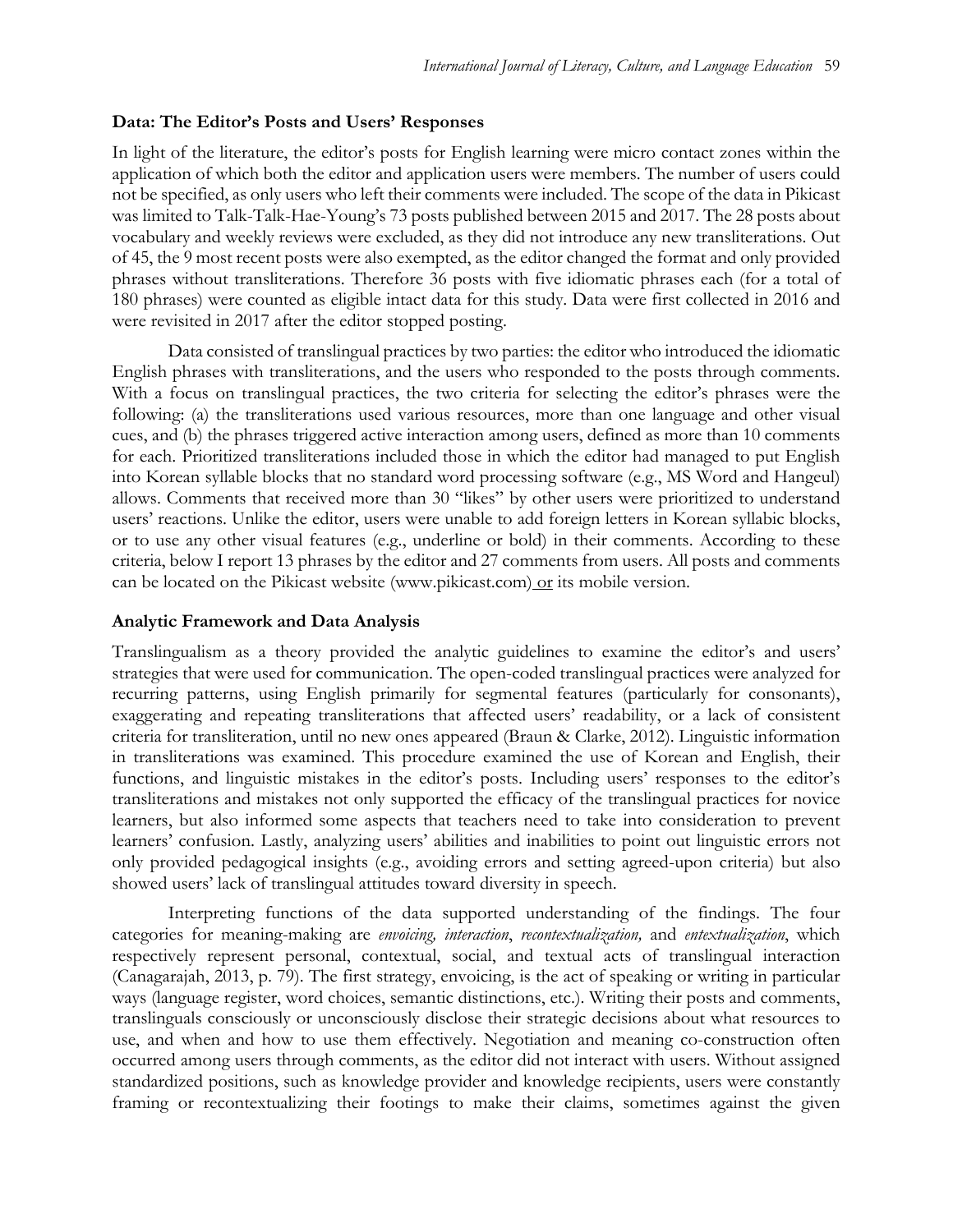information from the editor. The lack of established norms in an anonymous online space also made users' interaction unconventional, as contextual cues were restricted to texts without the gestures or facial expressions of interlocutors. Many of the users' comments also actively recontextualized to clarify, negotiate, or rebut provided information about a foreign language and culture. Recontextualization was related to entextualization, a metastrategy monitoring "the spatiotemporal production processes of text and talk for voice and intelligibility" (p. 84) that users disclosed in their comments, referring to their own norms for communication. However, users' intentions in using entextualization strategies and decision-making processes had to be inferred from their word choices or ways of talking, due to the anonymity and instantaneity of interactions in the online space.

# **Findings**

Thematic analysis found that the editor tended to (a) use English characters for consonants and pay less attention to vowels, (b) misrepresent pronunciation of particular consonants and vowels when s/he tried to imitate the sounds accurately, (c) occasionally, but not consistently, deliver prosodic features, and (d) not respond to the comments. The editor's practices elicited users' comments in four aspects: (a) responses to the translingual transliterations, both positive and negative; (b) responses to wrong information, such as misrepresentations of pronunciation in transliteration, context, or expression; (c) requests for further linguistic information, for example, prosodic information; and (d) sharing of personal experiences related to the given phrases and contexts.

| <b>Selected phrases</b>       | <b>Transliterations in Korean<sup>3</sup></b>                                                | <b>Transliterated back to English<sup>4</sup></b> |
|-------------------------------|----------------------------------------------------------------------------------------------|---------------------------------------------------|
| None of your excuses.         | 넌 옾뷰얼 잌스큐싓스                                                                                  | nAn ob-byu-eol ik-su-kyu-sis-su                   |
| Of all days to be late!       | 옾f얼 데이s 투비 래잍!                                                                               | Ap-f-eol de-i-s to-bi læ-it                       |
| Even you can't blow it!       | 이 폰 유 캐앤 ㅌ 블로 잇!                                                                             | i-vun yu kænt bul-lo it                           |
| Well, honey. I've seen worse. | 웨엘, 호   어니. 압 v씐 워얼s                                                                         | We-εl, ho-Λ-Λ-ni. ab-v-ssin wo-ol-s               |
| Shouldn't we do something?    | 슈든 위 두우 썸행?                                                                                  | $\int u$ -dun w <b>V</b> du sAm-th-in             |
| Thanks for everything.        | $\frac{\text{th } \Im \text{S}}{\text{ss}}$ 들에 $\underline{V}$ R   $\underline{\text{th}}$ 잉 | $\theta$ æ- æŋ-s fɔl ɛ-vu-ri-th-iŋ                |
| Is the restroom vacant?       | 이 s 더 뤠스트룸 <sup>눼</sup> 이컨ㅌ                                                                  | i-s do rwe-su-tu-rum vwe-i-keon-t                 |
| Could I get a receipt?        | 쿠다아이 게더 리쉽ㅌ?                                                                                 | ku-da-a-i ge-d $\Lambda$ ri-fip-t                 |
| Please accept my apology.     | 플리이ㅈ 엌쎕ㅍㅌ 마                                                                                  | pul-li-i-z Ak-ssep-p-t mA a-pAl-lo-3i             |
|                               | a풜로쥐                                                                                         |                                                   |

#### **The Editor's Translingual Practices**

**Table 1.** An Overview of Selected Phrases with Transliterations

<span id="page-6-0"></span><sup>3</sup> English letters were inserted into Korean syllabic blocks using a character editor.

<span id="page-6-1"></span><sup>4</sup> This table consulted NIKL's table comparing Korean and IPA symbols [국제 음성 기호와 한글 대조표] for transliterating Korean into English. Korean diphthongs that are not included in the table were transliterated following rules for writing Korean in the Roman alphabet [국어의 로마자 표기법]. Dashes were used to show Korean syllabic blocks in transliterations. English letters used in the editor's transliterations were bolded, and suprasegmentals (e.g., assimilations, linking, and reduced sounds) were underlined.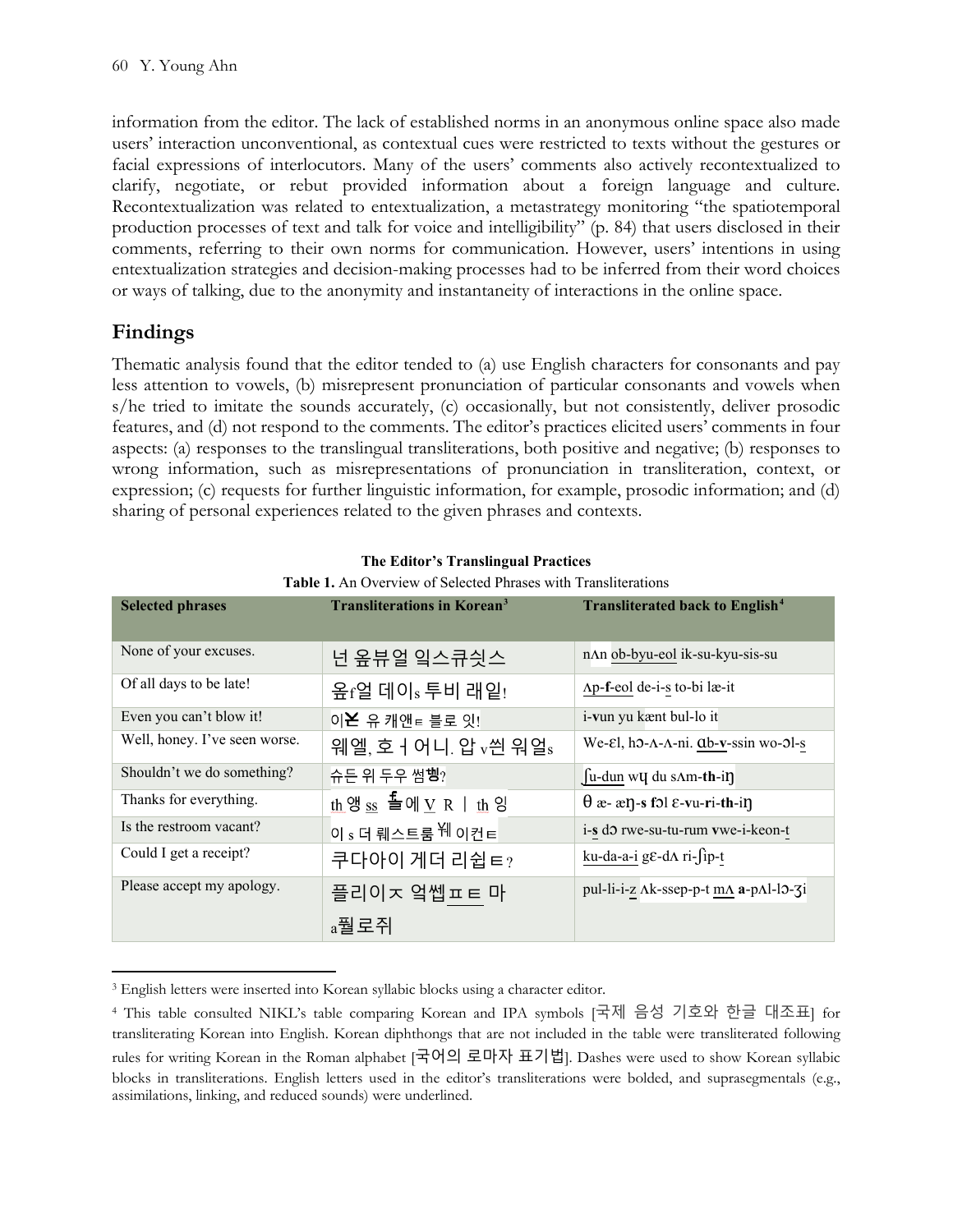#### **Features of Transliterations**

First of all, the data established that application users shared one primary language, Korean. Although Pikicast was open to anyone who had access to the Internet, most of the content in the application was produced in Korean, and the editor Talk-Talk-Hae-Young's posts relied heavily on Korean to introduce the context and explain the phrases (visit [HERE](https://www.pikicast.com/#!/menu=userpage§ion=0&uid=18536529) to see editor's posts). In the posts, the editor made limited use of English other than the target English phrases, adding only a few English letters in pronunciation transliterations. The subordination of English to Korean in a Korean application limited the audience to Korean speakers, but made the content broadly available within that group, including those with little knowledge of English. A noticeable *envoicing* strategy observed from the editor's posts was inserting a few English characters into Korean syllabic blocks in transliterations. Furthermore, from the level of sophistication in manipulating the language in posts, users could speculate that the editor was a Korean speaker rather than a speaker for whom Korean was an additional language. Later users' comments showing how users started questioning the authenticity of information supported this observation.

Crucial features that made transliterations translingual included breaking rules of grammar and transliteration of foreign words by the NIKL. Prioritizing the imitation of authentic sounds, the editor inserted English consonants that were nondistinguishable or nonexistent in Korean—*f, s, v, th*, and *r*—in Korean syllabic blocks. Typically, English consonants and stressed vowels were emphasized with an extra syllable as in *well* (웨엘), worse (워얼s), and *thanks* (th앵 ss). In contrast, the editor dropped reduced sounds such as final *t* in *can't, vacant, receipt*, *shouldn't* in transliteration, representing stressed and reduced sounds. These practices were not only appreciated by users for creativity, but also complimented for providing more authentic pronunciations, "native-like" in users' words, than general transliterations using unfamiliar symbols (see users' comments for *The grape touched the ground* in Table 2).

#### **Inconsistency and Mistakes in Transliterations: A Need for Criteria**

However, without consistency in transliteration criteria, the same translingual strategies undermined some users' trust in the information that the editor provided. For example, 잌스큐싓스 (*excuses*) showed how the /s/ (or  $/\sim$  /) was unnecessarily repeated to emphasize the suffix *ses*. Likewise, in the two given phrases containing *of*, the *f* in *of all days to be late* and *None of your excuses* were both transliterated as  $/\pi / \ln \frac{Q}{2}$ , one of the consonant equivalents for *f*:  $/\pi / \text{or } / \text{H}$ . If the editor had been following NIKL's suggestions,  $/ \frac{d}{dx}$  or  $/\frac{v}{dx}$  would have been used for f as linguistically closer to /v/ in these phrases. The editor's use of two different consonants,  $/ \frac{d}{dx}$  and  $/\frac{\pi}{\text{ for }}$  for /f/ in  $\frac{2f}{dx}$ as *of all,* and옾뷰얼 as *of your,* also supported the inconsistencies in transliterations. Furthermore, users expressed that an extra consonant for *f* in *excuses, of all,* and *of your* complicated pronouncing transliterations (Table 3).

The editor's lack of precise linguistic knowledge resulted in making the same mistakes across the transliterations. The most common error was incorrect use of English letters for pairs of consonants that Korean does not differentiate or transliterate differently in relation to nearby sounds. Two examples were found in *Of all days to be late!* The *f* in *of* would have been better be transcribed as /v/, not as /f/, and the use of /s/ not /z/ for *s* in *days,* which also appeared in common words like *is*, *does*, and *was*. Impacts of mispronouncing these sounds might not be significant to intelligibility;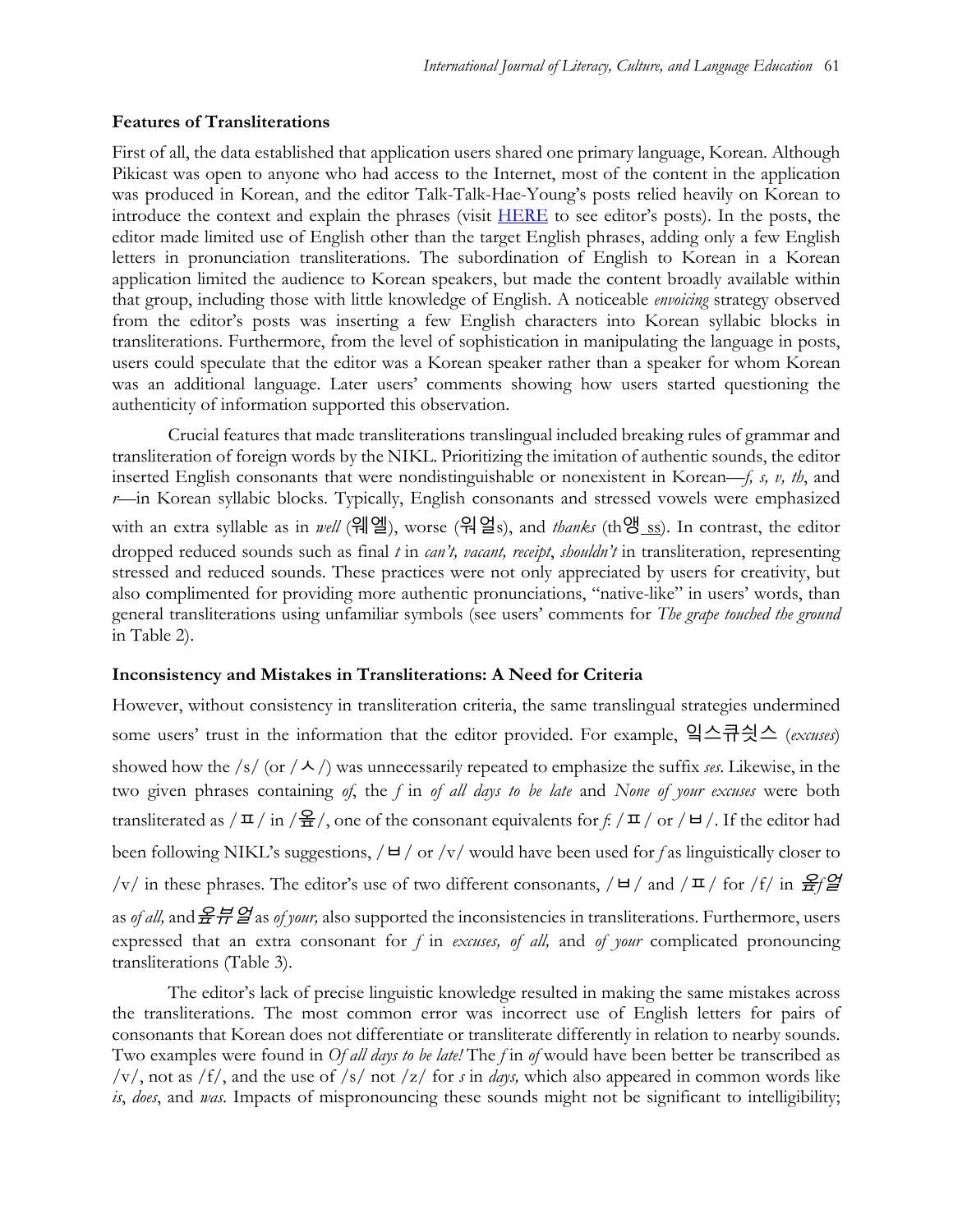however, instructors have to assure that linguistic information in their materials is accurate, although they could discuss these sounds within intelligibility and translingual attitudes. Importantly, analysis of users' comments showed that these mistakes in transliterations signified the editor's lack of expertise in linguistics and altered their initial footing as an information provider. In some cases, repeated mistakes caused questioning of the efficacy of translingual practice.

The lack of consistency was observed in vowel transliterations, which could significantly affect users' intelligibility. The two different vowels in *all* /ɔːl/ and /ər/ in *your* were transliterated as the same  $/\mathbf{S}/$  (/eol/), probably because Korean vowels did not accommodate accurately distinguishing the target sounds. In addition, two occasions when the editor used English for vowels, 아*e* 하를리 *th*앵큐 (*I heartily thank you*) and 마*e* 플레셔*r* (*My pleasure*) showed wrong use of *e* to indicate /ɪ/ in /aɪ/. This mistake was not only linguistically problematic because it was wrong, but also pointless, as both pronunciation of *I* and *my* were less likely to confuse English students or cause communication breakdowns. In this case, use of English letters did not contribute to learning new sounds. For the same reason, using *a* for the initial position in *apology* was problematic, as it misrepresented the reduced vowel  $\sqrt{9}$ . Mistakes could mislead users to think that  $\sqrt{e}$  was a correct symbol for the sound, given that they were not pointed out by users and repeated in comments in which they corrected a wrong representation of the sound  $\frac{1}{3}$  in pleasure as  $\frac{\lambda}{\lambda}$  (an equivalent of  $\sqrt{s}/$ ). On the other hand, the same examples suggested the possibilities of delivering suprasegmental features, noted earlier as a critical area of pronunciation. For example, reduced sounds and natural linkages were observed in transliterating the two words in the phrases *of all, of your, could I,* and *get a* as one word. Other textual enhancements, such as the editor's use of smaller and bigger fonts for stress and content words also supported this possibility.

# **A Lack of Interaction with Users**

Some users with linguistic knowledge pointed out some mistakes and supported the characterization of the editor as an amateur, which weakened the trustworthiness of the translingual practices and information from the posts. Disappointingly, without any communication with users, the editor missed opportunities to provide accurate information and to co-construct meaning with users. The low-stakes setting that enabled users' active participation was not fully utilized. Below, analysis of users' comments suggests how in educational settings, bringing learners' related experiences of using provided phrases or similar contexts into the classroom could initiate discussion about translingual awareness. Moreover, despite the benefits of providing translingual transliterations, the following section shows how providing incorrect information could devalue the editor's translingual practices. In consequence, the lack of the editor's interaction failed to resolve users' concerns about incorrect information, to elicit meaningful negotiation with users regarding using the phrases, and to discuss diverse and appropriate contexts as well as alternative expressions.

### **Users' Responses and Negotiation Strategies**

This section reports two types of users' comments: responses to translingual practices, and meaning negotiation. Users' various negotiation strategies were observed across their responses to the editor's transliteration. Some users placed requests for incorporating more prosodic information in transliterations. Users also responded to mistakes, not limited to linguistic information. Active negotiation occurred when users questioned the editor's practices or the given information.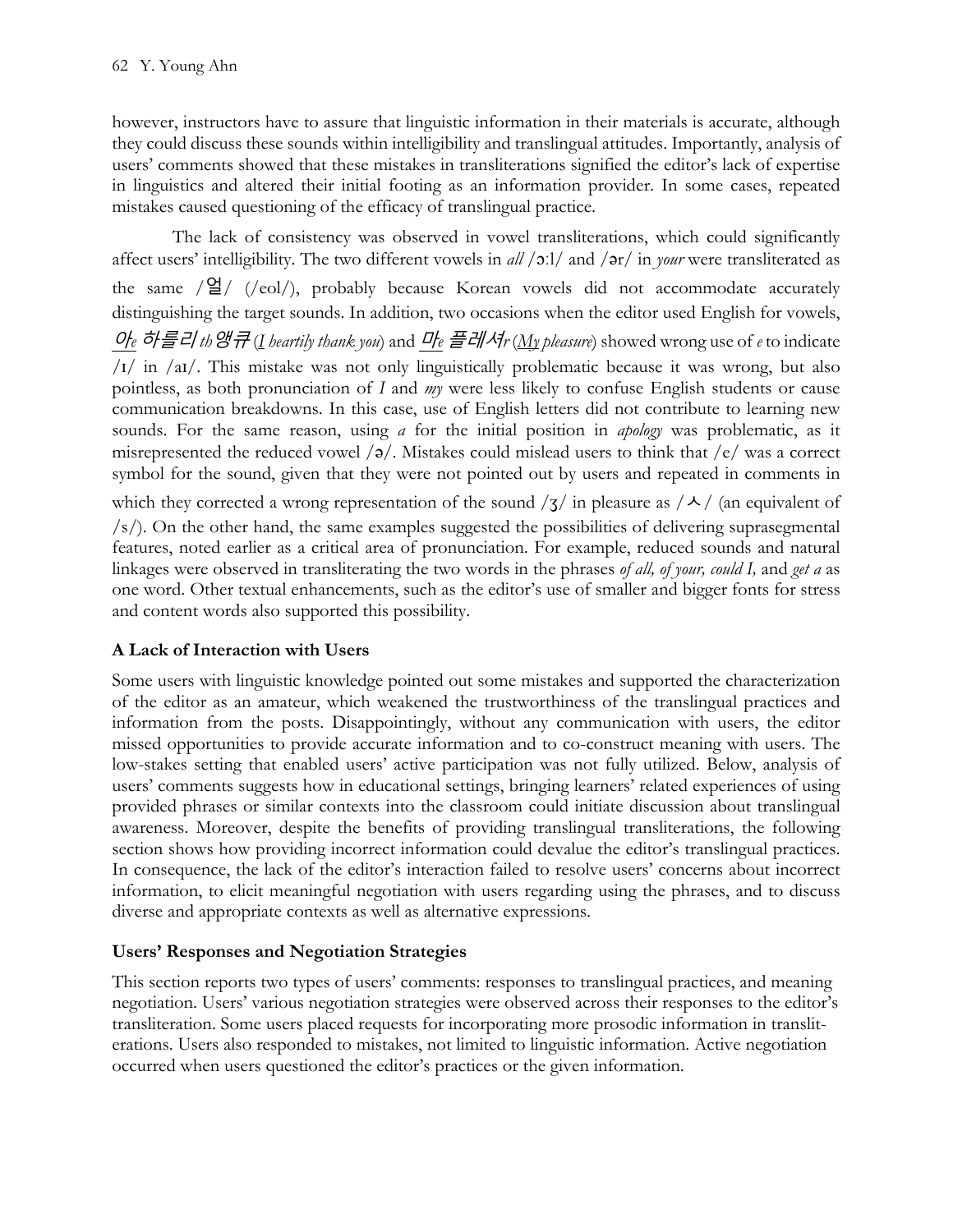#### **Perceived Benefits of Translingual Practices**

Table 2. Positive Comments to the Translingual Practices<sup>[5](#page-9-0)</sup>

| <b>Phrases [Transliteration]</b>                            | <b>Comments</b>                                                                                                                                                                                                                          |
|-------------------------------------------------------------|------------------------------------------------------------------------------------------------------------------------------------------------------------------------------------------------------------------------------------------|
| It's all my fault.<br>┌ <sub>잇ᄎ</sub> 어얼마 e <sup>趋</sup> ㅌ┐ | 1. Oh my I love how the pronunciation is transcribed (laugh) it's so easy<br>[to read] (121 Likes)<br>2. Simply reading from the transliteration makes me feel like a native speaker.<br>$(46$ Likes $)$                                 |
| Please accept my apology.                                   | 3.  The letters are so strange to my eyes, yet I can read all of them. (103)<br>Likes)<br>4. Hangeul is amazing it can be combined with English and still perfectly<br>pronounced (35 Likes)<br>5. Reading from the pronunciation is fun |
| Thanks for everything.                                      | 6. Hangeul and the editor are amazing. I can read this alien language (550)<br>Likes)<br>7. I found myself reading it aloud (147 Likes)<br>8. Pronunciation transliteration is so cool!!!! (83 Likes)                                    |
| The grape touched the ground.<br>[더 구뤠잎 텃췯 더<br>구롸아운1       | 9. 텃췯 더 구롸우운hahaha Hangeul is awesome hahahaha (270 Likes)                                                                                                                                                                               |
| Of all days to be late!                                     | 10. Wow it's a phrase that I wouldn't have thought of based on literal<br>translation (132 Likes)                                                                                                                                        |

Users' positive comments consisted of three themes, mainly responding to the nonstandard pronunciation transliterations. Table 2 represented that many users repeatedly expressed how unique the approach was and how much more readily these transliterations helped their pronunciation (1, 2, 4, 5) than did traditional transliterations. The user who wrote comment 2 mentioned that the way the editor utilized English letters helped him/her to sound like a native speaker. Inserting English letters into transliterations seemed to be effective when there were no exact equivalents of the sounds in Korean, and the users with only foundational knowledge in English pronunciation were able to read transliterations successfully. Along with expressing the pleasure of reading the novel transliterations, some users disclosed strong attachment to their alphabet, Hangeul (4, 6, 9). They praised both the language and the editor's translingual practice by saying, for example, "Hangeul is a great writing system" for transliterating foreign sounds effectively. These comments implied that the users perceived the transliterations as a Korean literacy practice, and the English alphabet as a supplementary resource. An implication from these comments is to use Korean with instructors'

<span id="page-9-0"></span><sup>5</sup> Translations were discussed with a bilingual speaker of Korean and English.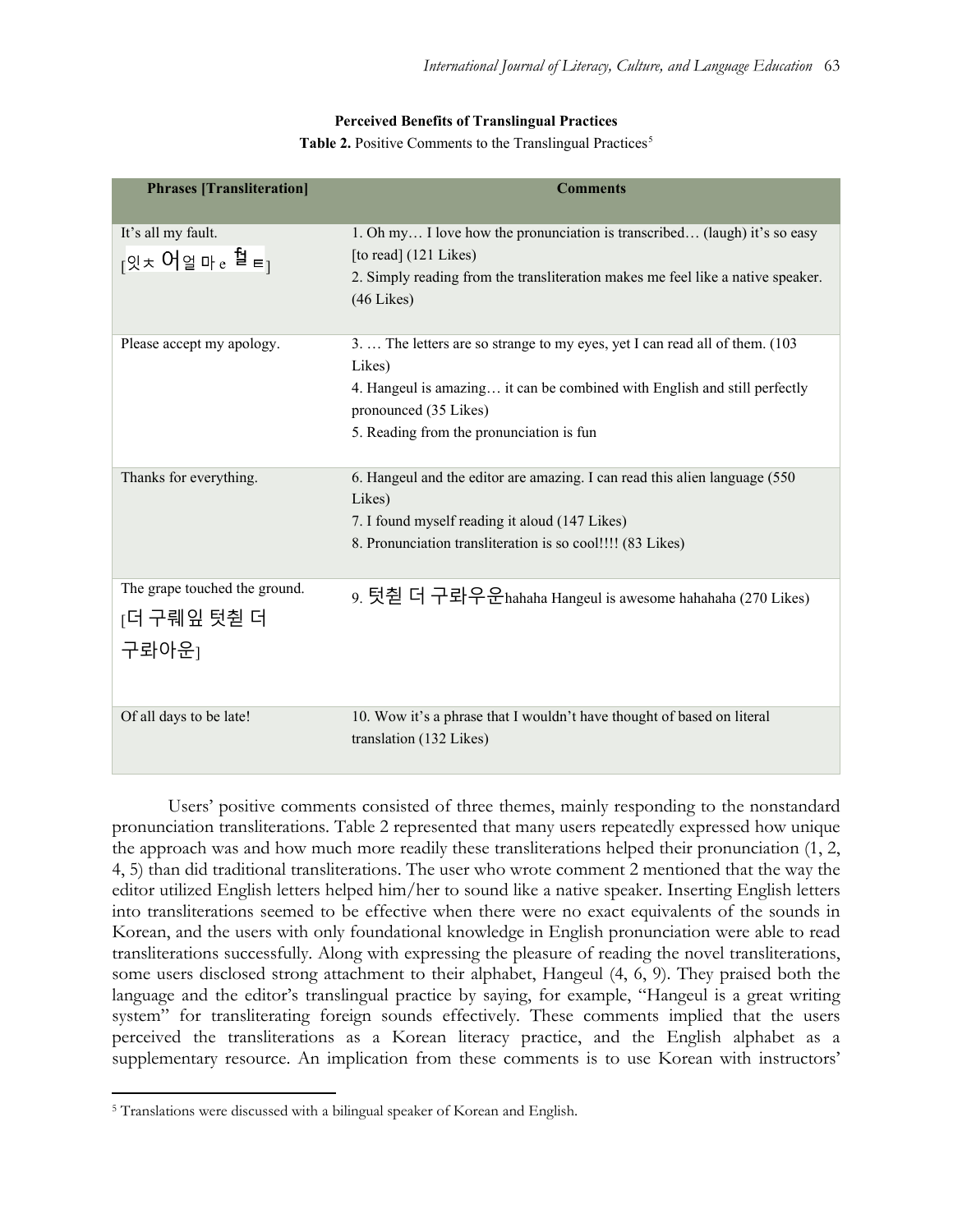control over the number of target sounds in transliterations. It could be particularly beneficial for beginners who are new to the English sound system and the majority of learners who are not familiar with the phonetic symbols.

| <b>Phrases</b>                                                   | <b>Comments</b>                                                              |
|------------------------------------------------------------------|------------------------------------------------------------------------------|
| One-way, or round trip?                                          | 11. Reading the English [phrase] is easier than reading the pronunciation    |
| $\frac{1}{2}$ 원웨 e O $\frac{R_1}{4}$ 아운 ㅌ륍?                      | transliteration. Why?                                                        |
| The grape touched the ground                                     | 12. Wonder whether it would make sense if I read from Korean                 |
| Could I get a receipt?                                           | 13. I don't want to blame the editor, but Why don't you double check         |
|                                                                  | before publishing? Using the phonetic alphabet might be better than using    |
|                                                                  | Korean for pronunciation (7 Likes)                                           |
|                                                                  | 14. Agreed, agreed (with comment 13). This is not the first time [I saw a    |
|                                                                  | mistake] Please just use the phonetic alphabet, dear editor.                 |
|                                                                  |                                                                              |
| Please throw in a few more                                       | 15. Who says this in the States Don't say it, your server will give you a    |
| <sub>[</sub> 플리이즈 <u>th.</u> 뤄 이너 <sup>튜</sup> 모어 r <sub>]</sub> | weird look (8 Likes)                                                         |
|                                                                  | 16. Is this [phrase] really practical? It is nice [of you] to introduce good |
|                                                                  | phrases, but [I] would like to learn useful idiomatic expressions for daily  |
|                                                                  | life. $(29$ Likes)                                                           |
|                                                                  |                                                                              |

### **Responses to the Editor's Mistakes: Requests**

Table 3. Negative Comments

Table 2 showed how the joy of reading creative transliteration and feeling proud of their own writing system were shared among some users. However, these positive comments disappeared as users got accustomed to the practice and pointed out mistakes. Table 3 shows comments of a few users who were disturbed by a lack of fluency and the editor's mistakes, which invoked their requests for clarification or correction. Some suggested alternatives. Among the comments that disapproved of exaggerating sounds or mixing two alphabets, the author of comment 11 questioned the efficacy of the transliteration, saying that it was harder to read than the English phrase. Comment 12 showed how the lack of reading fluency in the transliterations made users question translingual practices or, more significantly, distrust the editor's information (13, 16, 18 below). Even more directly, comments 13 and 14 called for adherence to traditional transcription symbols, demonstrating their knowledge of linguistics, which was *recontextualizing* to claim an advantageous footing for their claim. Some users (13, 14, 16), following their general understanding of communication and rhetorical norms, mitigated their challenges with such courteous comments as *I don't want to blame you, please, might be better* and the use of ellipses. Many comments were not mitigated to the same extent, which was not uncommon in online contexts, less concerned about a risk of losing or threatening face. A user's persuasive intent for improvement was shown in comment 14, *It is not the first time,* implying that the editor repeatedly made mistakes across posts. Instead of letting the mistakes go or reprimanding the editor, the user asked for accurate information (also comments 13, 16, 17). These comments suggested that there were users who were returning to the posts, acknowledging the value of the information but bothered by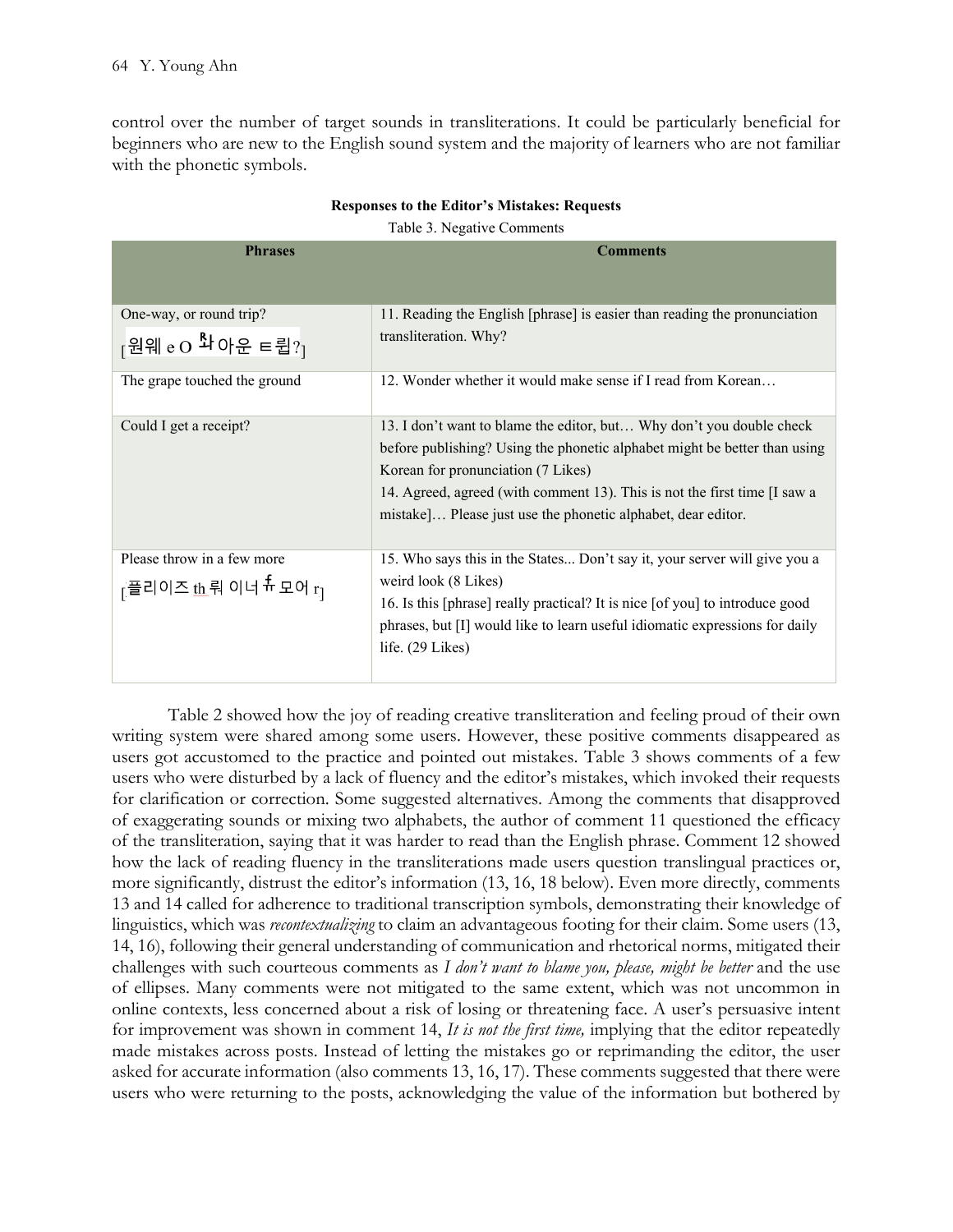inconsistent translingual practices and linguistic errors. They further suggest implications for adopting translingual practices in the classroom—a need to develop criteria for transliteration and for mistakes, for example.

| <b>Phrases</b>                 | <b>Comments</b>                                                                                                                                                                                                                                                                                                                                                                                                                                                 |
|--------------------------------|-----------------------------------------------------------------------------------------------------------------------------------------------------------------------------------------------------------------------------------------------------------------------------------------------------------------------------------------------------------------------------------------------------------------------------------------------------------------|
|                                |                                                                                                                                                                                                                                                                                                                                                                                                                                                                 |
| Could I get a receipt?         | 17. I used to pronounce it 뤼십 $\in$ (/rI si:pt/), but my speaking teacher corrected me<br>yesterday: it's= $ \lambda $ = $(r1\text{si:t})$ . The p seems not pronounced (110 Likes)<br>18. [You] would have easily found that the $p$ is silent here, if you had googled it. You should<br>have checked (44 Likes)                                                                                                                                              |
| I've had it!                   | 19. I've had enough sounds better (81 Likes)<br>20. It should be I've had enough. I've had it only means I've done it. $\odot$ (50 Likes)                                                                                                                                                                                                                                                                                                                       |
| My mind is a blank.            | 21. My mind went blank sounds better here. My mind is a blank sounds like an international<br>student who learned it from a textbook. (70 Likes)<br>22. My mind is blank, my mind went blank, I've gone blank are correct. My mind is a blank<br>sounds awkward. (2 Likes)                                                                                                                                                                                      |
| Please throw in a few<br>more. | 23. I recommend not saying this [They] will ask for a larger tip or not give you your<br>change back for giving <i>a few more</i> . I've experienced it (67 Likes)<br>24. [We] don't say this in the US [Americans] don't give you extras. (48 Likes)<br>25. [We] don't say this in Australia, either                                                                                                                                                           |
| You're boring.                 | 26. This is rude. It may hurt your friend's feelings. Speakers of the UK and the US are<br>surprisingly delicate too. (62 Likes)<br>27. Um well some of the previous expressions might be okay based on the relationship<br>and context, but this one can hurt feelings for sure. It is a country where people respect each<br>other even if they're close Even friends don't say something as blunt as You look so fat.<br>You should go on a diet. (49 Likes) |

# **Correcting the Mistakes and a Lack of Users' Translingual Attitudes**

**Table 4.** Comments to Negotiate

Table 4 shows less common comments that corrected the editor's mistakes. Three types of errors that users addressed were (a) pronunciation errors (17, 18); (b) faulty expressions (19–22); and (c) culturally inappropriate expressions (23–27). In these comments, users employed various interactional and recontextualization strategies to support their corrections, involving active negotiation of their footings from the initial one-directional knowledge flow. Such active attempts at negotiation were possible due to the lack of hierarchy in the online space. The most common strategy was to express intimate knowledge of the target culture(s), and less frequently to refer to knowledge of English linguistics (phonetics and grammar) or familiarity with accepted transcribing methods. Strategies used to negotiate showed users' lack of translingual attitudes toward diversity, based on the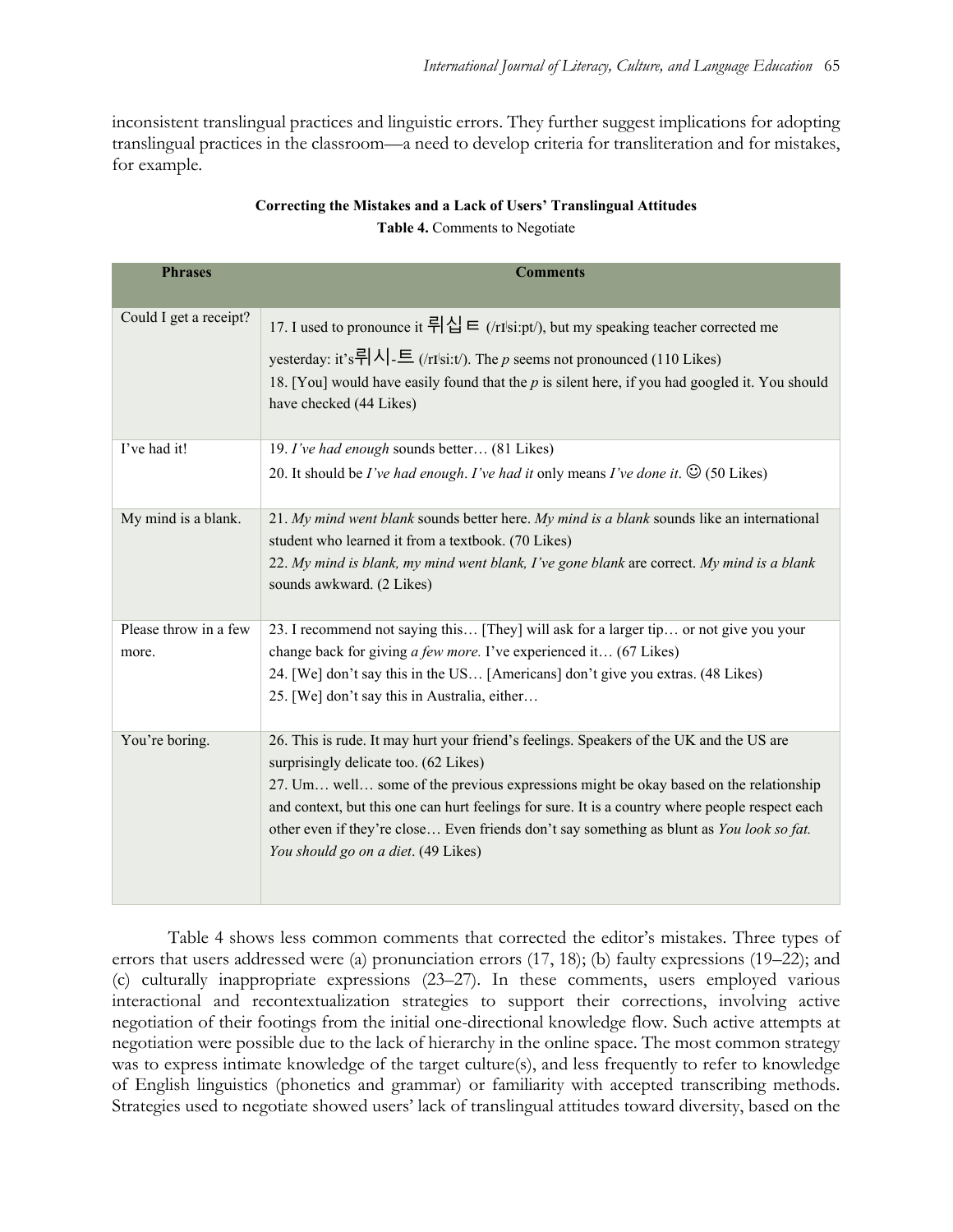prevalent monolingual framework. The users' responses reflected how a nontraditional approach could provoke strong resistance. It has to be carefully implemented in formal educational settings.

### First, the most frequently cited mistakes were the wrong usage of consonants,  $\frac{s}{s}$  and  $\frac{\lambda}{\lambda}$

for the  $\sqrt{z}/\sqrt{x}$ , or  $\sqrt{z}/\sqrt{z}$  sounds in *It's my pleasure* and *It was nothing*. Likewise, comments 17 and 18 pointed out that *p* in *receipt* should not be pronounced. One strategy was to borrow the voice of an authority, the speaking teacher of the author of 17, who made the same mistake until recently. These direct corrections from users appeared least frequently among comments as they required linguistic knowledge. The same reason could explain users' inability to address mispronunciation of vowels. Second, a few grammatically flawless phrases were nevertheless criticized for being contextually inappropriate: *I've had it!* and *My mind is a blank.* [6](#page-12-0) The authors of 19 and 20, claiming that the first did not make sense as an expression of impatience, revealed their lack of knowledge that *I've had it* is a widely used phrase to express exasperation. Users' negation also reflected their lack of a translingual attitude, refusing phrases they had not encountered or used before. The way of rejecting the given phrases as not used in some countries indicated users' monolingual attitudes toward spoken English. In relation to a desire to sound like a native speaker (from Table 2), not like an international student, these comments supported a need to raise English learners' translingual sensitivity. Comments 21 and 22 were similar examples of negotiating the one given, by offering alternative phrases.

The third pattern, negating the entire expression when they deemed it inappropriate to say, also disclosed users' monolingual perspectives. Users pointed out the inappropriateness of saying *Please throw in a few more*, displaying their knowledge about sales practices and the tip culture (23, 24), which is foreign to many Koreans. This occasion suggested a need to contextualize the phrase for learning idiomatic phrases, discussing contexts in which price negotiation might or might not be acceptable. Here, sharing personal experiences of using the phrase abroad (23) was one way to convince other users not to use it. Comments 24 and 25 also referred to their observations of what was typical in the US and Australia, implying their residence in the countries to take the advantage in footing and to prove validity of what the users said at the same time. To support their claims, users mentioned the US most frequently, followed by the UK, Australia, Canada, or specific cities (e.g., New York). The pattern might reflect an assumption about English, not limited to pronunciation, accepting those from certain countries as standards. The users disclosed a rigid standpoint towards phrases that did not sound correct but which could be still understandable.

Comments 26 and 27 also referenced their familiarity with English-speaking culture in their responses to the most controversial phrase, *You're boring*, derived from the *Tell your boring friend to shut up* posting. Claiming that this phrase was inappropriate in any context, users negotiated misuses of the phrase by sharing their understanding of communicative norms and conventions among English speakers, so other users who learned the phrase from the posts could avoid possible conflicts. Although what "speakers of the UK and the US [영미권 사람들] are surprisingly delicate" meant (26) needed clarification, this example showed how users negotiated meaning and learned from each other without relying on the editor. This vague phrase, by limited-English speakers from two contexts, was another example showing the users' biased understanding of legitimate English-speaking contexts, although such communicative norms could be applicable to broader contexts. Likewise, comment 27 brought up two general elements for communication across cultures, relationships, and context, but

<span id="page-12-0"></span><sup>6</sup> Use of these phrases was controversial among the four readers of this manuscript, who had different opinions on contextual correctness.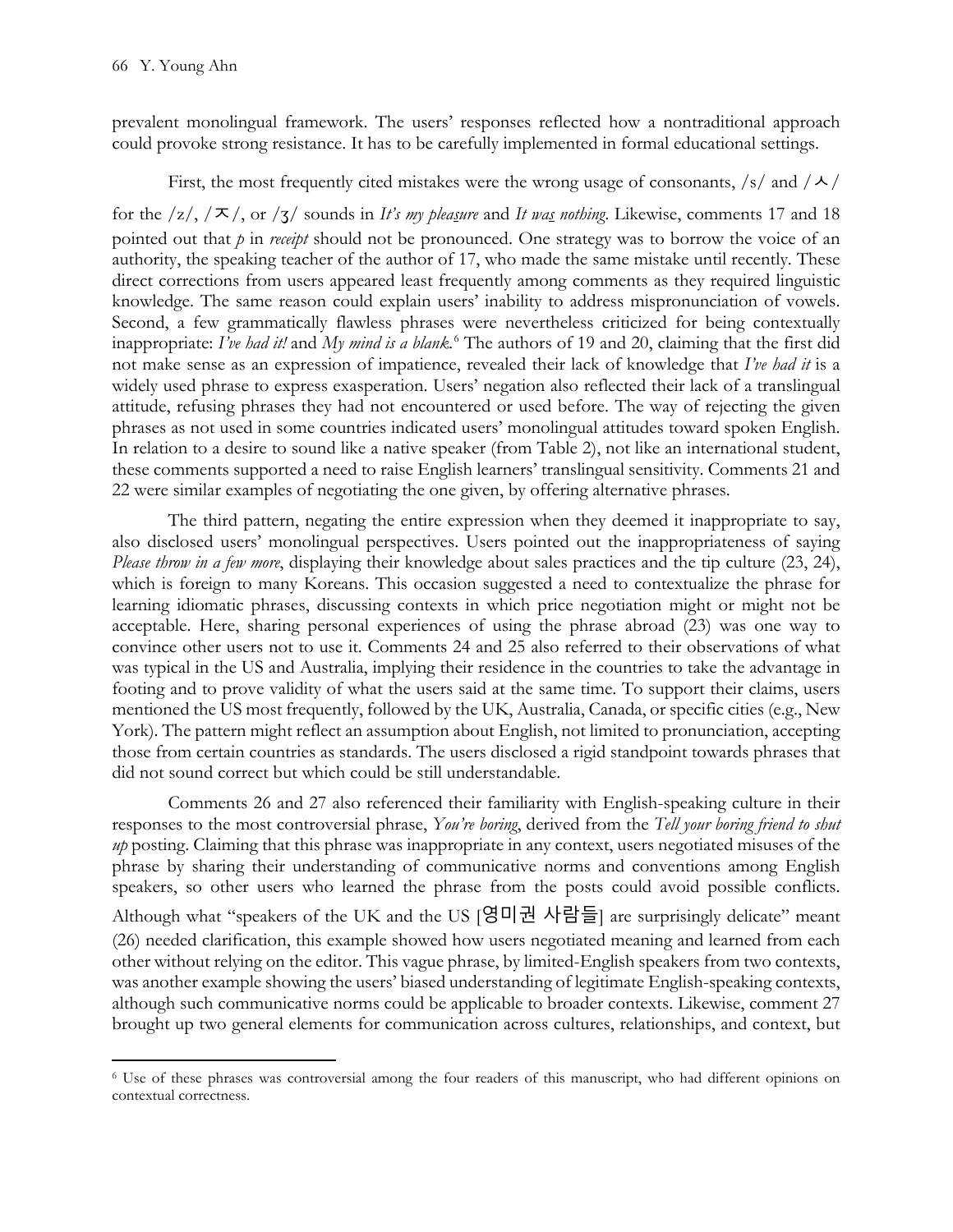still implicitly referred to "a country" without explanation. Even in these short comments, users showed limited understanding of English-speaking contexts, which they tried to overgeneralize. This strategy that users employed to elicit other users' agreements, referring to personal experiences in countries or cities that they considered legitimate representatives of English-speaking contexts, indicated monolingual standards accepted by users.

# **Discussion**

The findings showed the potential of adopting translingual transliterations using learners' first and target languages, and other visual enhancements for teaching intelligibility and varieties of English. Analysis of users' responses supported the efficacy of the translingual approach to deliver segmental and suprasegmental aspects, and informed areas that teachers can enhance and avoid. Importantly, users' preferences for the varieties of English spoken in particular countries suggested a need to renegotiate existing conceptions about standard English and its speakers as global citizens, and raise awareness of linguistic and cultural diversity. It is important to note that the primary purpose of this paper is not to invent other rules or symbols for sounds that already exist, but to encourage instructors' translingual attitudes regarding flexibility with using available resources and acknowledging their learners' unique resources to facilitate language learning. Informed by translingual and multilingual frameworks, this investigation suggests a way to teach pronunciation easily for teachers and students based on the observations of informal learning in the online space.

### **Translingual Approach to Teaching Intelligibility**

## To Deliver Segmental Features for Beginners

This study illustrates how using first and target alphabets in transliterating pronunciation of sentences could be a pedagogically effective alternative to the traditionally used word-level pronunciation in teaching materials. Using students' first language as primary and the target language as supplementary, this practice may be particularly advantageous for beginners, as it does not require advanced linguistic knowledge or specialized symbols, nor an extra pronunciation class, which many current curricula cannot accommodate (e.g., Munro & Derwing, 2006). A strength of using both languages in transliteration is the immediate representation of accurate pronunciation, which is important in learning English, in which few letters are always pronounced the same. In elementary school, teachers can start with adding a few English letters strategically in transliterations written in the students' first alphabet, to highlight target sounds, for example, *th*, *r* and *l*, English-specific phonemes of which many L2 speakers are aware but find difficult to pronounce. To decide sounds, teachers have to consult with their curriculum or teachers' guidebook. As students get used to English letters and multiple corresponding sounds, teachers can draw students' attention to the patterns of how the same English letters are pronounced differently in different environments, as s pronounced as /ʒ/ in pleasure, f as /v/ and s as /z/ in *of all days*. Using sound symbols in transliterations could be a good way to draw students' attention to pronunciation rules.

# To Deliver Suprasegmental Features

This practice suggests presenting suprasegmental features, which are often overlooked in general English classrooms and teaching materials (e.g., Baker, 2011; Breitkreutz et al., 2001) despite their impact on intelligibility. The editor's ways of showing stressed/reduced vowels in words, blends, linking, and assimilation as linkages *of your*, *of all,* and *could I* into one word (Table 1) exemplify this potential. Flexible transliterations allowing multiple alphabets and visual cues could assist learners to be aware of prosodic features that could improve their intelligibility and enable them to communicate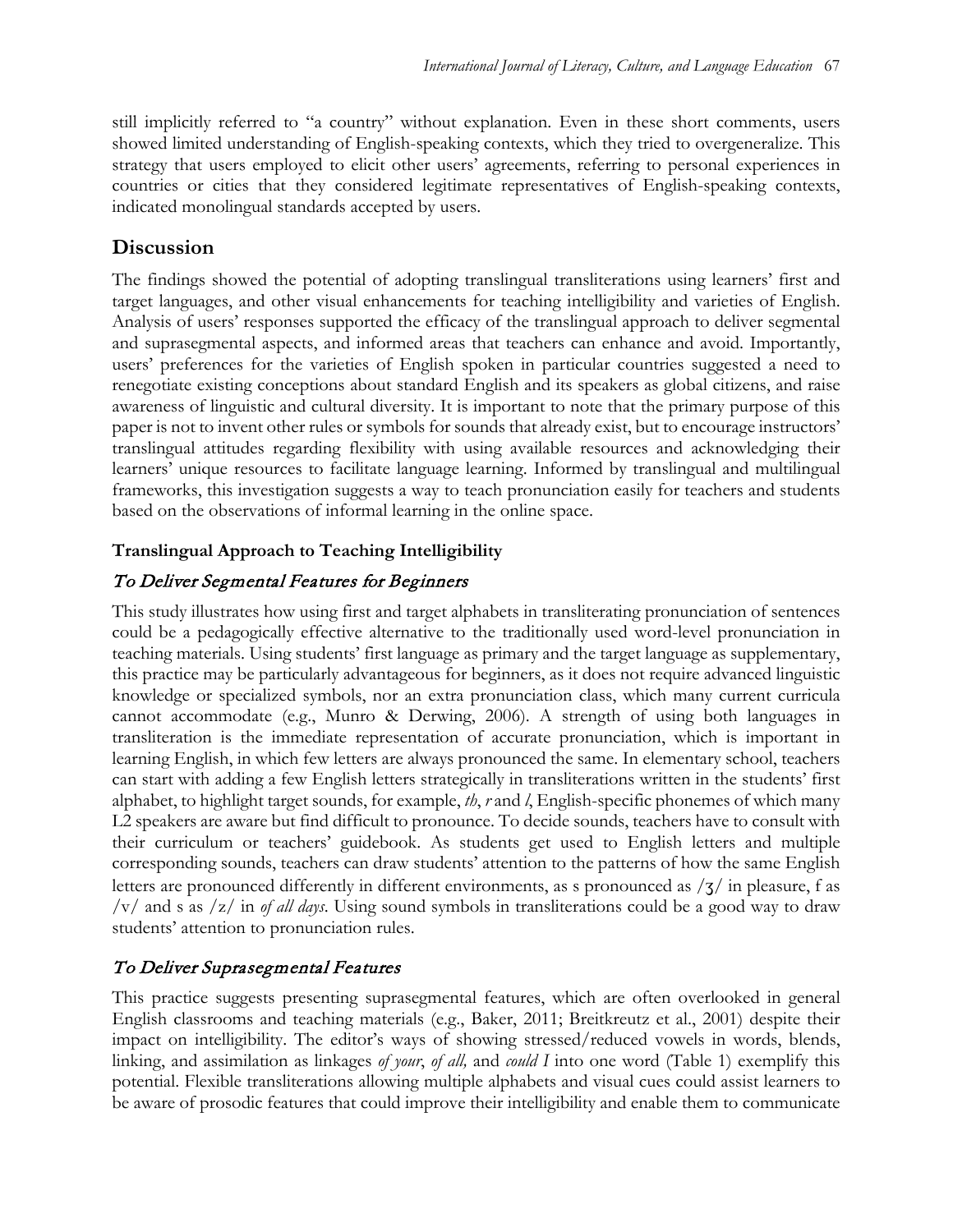with diverse interlocutors effectively. Thus, languages, sound symbols, and visual cues can be used strategically to address how sounds are pronounced depending on other letters in a word. What the editor did, incorporating simple typographical cues such as different font sizes and bold facing to represent stress, intonation blends, and linking can draw attention to stressed or reduced sounds. Likewise, teachers may discuss vowels explicitly for stress patterns for multisyllabic words (Cutler & Clifton, 1984; Field, 2005; Levis & Barriuso, 2012). Additionally, teachers can make students transliterate familiar loanwords that are pronounced differently in English and Korean (body, lobster, battery, coyote, etc.) as a classroom activity. The practice can address prosodic errors that Korean English speakers commonly make with multisyllabic words or phrases, pointing out how their L1 habits affect L2 pronunciation.

### To Provide Accurate Information and to Negotiate Criteria with Students

The editor's mistakes observed in this study can be sample materials to discuss common pronunciation mistakes, but also suggest a need to ensure that all the information is accurate to avoid the challenges reported. Users' criticisms of incorrect information highlight the importance of accuracy, not only to save teachers from being accused of lacking knowledge, but also to prevent students' resistance to translingual practices. Some users' negative responses to their inability to read the transliterations fluently lead to another suggestion to make transliterations legible without the need to look at the given English sentences, which is to remove reiterations of the same sounds and exaggeration of stressed vowels. Teachers might bring up the mistakes of the editor to negotiate transliteration rules with students, which can serve as training in navigating resources and developing their own strategies for language learning (for example, consulting guidelines for transliterating foreign languages from a national institute like the NIKL). Instead of prescribing the rules from the NIKL or teachers, teachers

can talk about similar sounds that are transliterated the same in Korean (e.g.,  $/\equiv$  / for l & r, and  $/\sim$  / for z,  $\zeta$ ,  $\zeta$ ,  $\zeta$ ,  $\zeta$  d $\zeta$ ) and discuss possible impacts of wrong pronunciation on communication. By explaining their decisions, students can evaluate the effectiveness of their own and others' reasoning and rules while developing strategies for intelligible pronunciation.

Other expected learning outcomes of the negotiation activity include encouraging students' interactions in class. However, inviting students to participate in translingual practices may require teachers' significant efforts to model and scaffold (see Canagarajah, 2001, 2011; Michael-Luna & Canagarajah, 2007). There is still a need for empirical research on translingual practices, yet modeling and scaffolding have been suggested as effective, especially for students who are accustomed to a monolingual perspective in a linguistically homogeneous context like Korea. For example, asking dialogic questions (Canagarajah, 2011, p. 415) about students' choices can be ways to scaffold. Teachers also need to frame their classrooms as safe spaces, in which students feel free to converse and collaborate (Canagarajah, 2011; Creese & Blackledge, 2010) in settings where students are normally assigned defined roles as knowledge-recipients. Reflecting on the editors' creativity and inaccuracies as opportunities to elicit users' interaction, teachers may try similar patterns to invite students to begin meaning negotiation, for example, cultural understanding for *You're boring* and *Please throw in a few more*. Discussing such idiomatic expressions as communicative tasks (Canagarajah, 2011) with diverse interlocutors, students understand why the same expressions can be culturally appropriate in some contexts and inappropriate in others.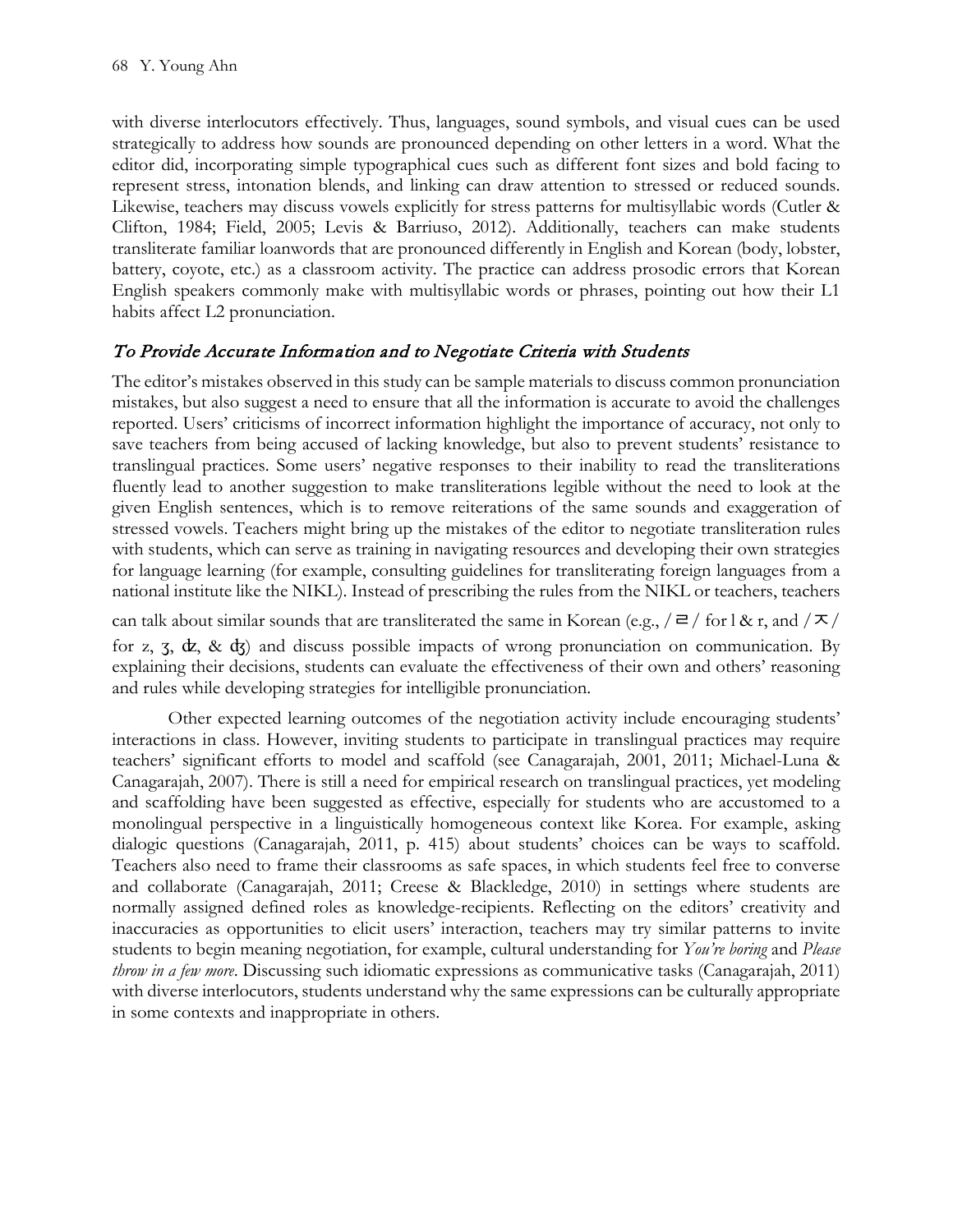### **Translingual Approach to Raise Students' Translingual Attitudes**

Users' comments that reflect monolingual orientations further suggest the need to discuss the nature and purpose of conversational situations that are not limited to some countries. From a monolingual perspective, the main objective of teaching speaking is to instill (what is perceived as) standard pronunciation, assuming their interlocutors carry particular pronunciations. By implication, it makes people judge their and others' speech according to its proximity to that standard. This approach, reinforced and consumed worldwide through the pervasiveness of particular cultural aspects of the US in the public media (Lippi-Green, 2012), was observed during analysis. The impact of what Pratt (1991) dubbed "the transnationalized metropolis of the United States" (p. 37) was evident in the editor's intention of creating the posts for learning idiomatic English phrases and users' satisfaction with speaking like native speakers. It raised the question of why knowing those expressions in English so as to emulate nativelike accents was of value to users of this entertainment application. Some users' tendencies also supported their lack of translingual attitudes, referring to particular English-speaking countries as the trustworthy source of linguistic and cultural knowledge. These claims of knowledgeability revealed not only users' strong preferences for American and Anglocentric accents but also the presupposed privilege attached to such English.

Informed by the perspective of translingual competence and intelligibility, this observation suggests that pronunciation teaching needs to address how Korean English learners evaluate authenticity in English pronunciation and perceive legitimate English-speaking contexts. Deconstructing learning goals aligning with the reality of global English language diversity (Chan, 2016; Creese et al., 2014; Doerr, 2009) could initiate discussions about intelligible pronunciation in class. In this way, translingual practices also accommodate recent emphases in English education in many countries on promoting critical thinking and preparing students to communicate with diverse speakers in the world (e.g., ACTFL, 2006; Korean Ministry of Education, 2015; MLA Ad Hoc Committee on Foreign Languages, 2007). Policymakers, teachers, and students themselves need to develop their own translingual lenses, reflecting on existing standards for pronunciation and how well their materials and pedagogical approaches represent the realities of the global communicative contexts (Kramsch, 2012). With such attitudes, learners could respond to various versions of English differently, rather than judging them as wrong.

### **Limitations and Suggestions for Future Research**

I would like to acknowledge methodological limitations of this report. With an inability to intervene in posting production and interactions in the application, the data represented authentic informal practices of English learning, yet missed "participants' perspectives." Listening to Korean English learners' perspectives on these kinds of practices and mistakes could have provided meaningful data to discuss the potential of translingual practices for learning. In the same sense, collecting users' or learners' oral production of transliterations could provide evidence for the effectiveness of the translingual practice, measuring how their pronunciation and intelligibility have improved. Furthermore, the informal context of this paper requires careful planning by teachers, to offer accurate information and to elicit active participation in the classroom. Therefore, future research is expected to include various data types from English learners, both in-depth responses to transliterations and spoken production of transliterations, as well as investigating classroom practices about how adopting this co-constructive translingual approach influences students' intelligibility and their translingual attitudes.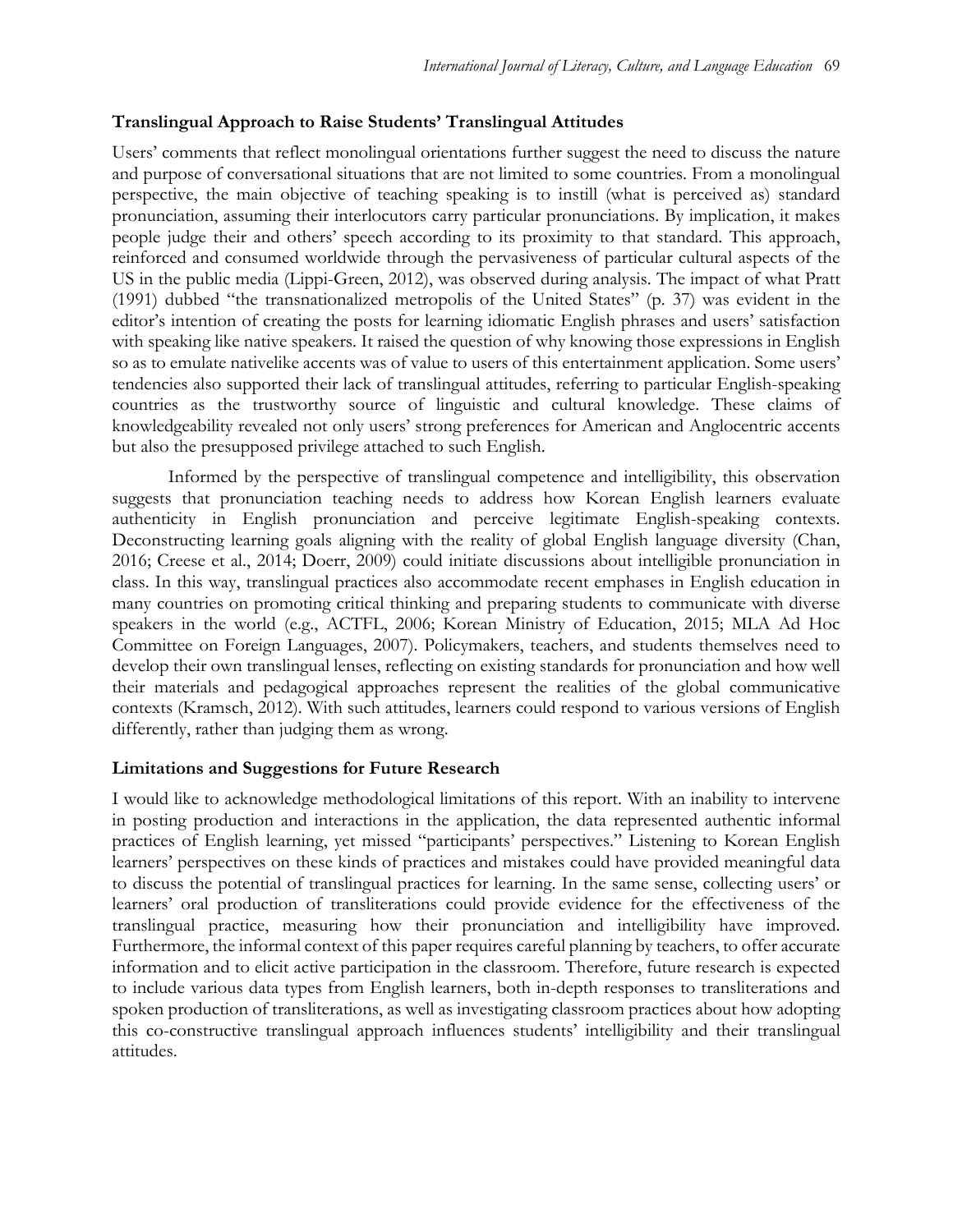# **Conclusion**

This study analyzed practices of informal English learning and made suggestions for pronunciation instruction in educational settings. It addressed the less studied area of teaching pronunciation in relation to developing students' general competence for interactions in various English contact zones. The findings suggested the need for teaching practices that emphasize key features of intelligibility in specific contexts rather than their approximation to native speaker standards. Using students' first language as a primary resource for pronunciation instruction could be one way to make rich linguistic information accessible to novices, an area of teaching which is often marginalized due to teachers' reluctance and lack of confidence, and residual attitudes toward the prestige of native-speaking standards. Instead of relying on traditional approaches such as chanting in response to audio materials and drills focusing on producing individual sounds and words, co-constructed translingual activities could bring students' attention to both segmental and suprasegmental features of speech, which are necessary for their intelligibility. Negotiation and interaction around the practices are expected to develop students' ability to utilize resources for learning. Lastly, given the current status of English as a major means of communication globally, this paper revealed a need to raise students' translingual awareness of the broad diversity of English speakers.

# **Acknowledgement**

I would like to thank a number of anonymous reviewers who took their time to read this article, and provided invaluable comments.

# **Disclosure Statement**

No potential conflict of interest was reported by the author.

# **References**

ACTFL. (2006). *Standards for foreign language learning in the 21st century.* Allen Press.

- Anderson-Hsieh, J., Johnson, R., & Koehler, K. (1992). The relationship between native speaker judgements of nonnative pronunciation and deviance in segmentals, prosody and syllable structure. *Language Learning, 42*, 529-555.
- Baker, A. (2011). Discourse prosody and teachers' stated beliefs and practices. *TESOL Journal, 2*, 263- 292. doi:10.5054/tj.2011.259955.
- Blommaert, J., Leppänen, S., & Spotti, M. (2012). Endangering multilingualism. In J. Blommaert, S. Leppänen, P. Pahta, & T. Räisänen (Eds.), *Dangerous multilingualism: Northen perspectives on order, purity, and normality* (pp. 1-21). Palgrave Macmillan.
- Braun, V., & Clarke, V. (2006). Using thematic analysis in psychology. *Qualitative Research in Psychology*, *3*(2), 77-101.
- Breitkreutz, J. A., Derwing, T., & Rossiter, M. (2001). Pronunciation teaching practices in Canada. *TESL Canada Journal, 19*(1), 51-61.
- Canagarajah, S. (2001). The fortunate traveler: Shuttling between communities and literacies by economy class. In D. Belcher & U. Connor (Eds.), *Reflections on multiliterate lives* (pp. 23-37). Multilingual Matters.
- Canagarajah, S. (2011). Codemeshing in academic writing: Identifying teachable strategies of translanguaging. *The Modern Language Journal*, *95*(3), 410-417.
- Canagarajah, S. (2013). *Translingual practice: Global Englishes and cosmopolitan relations.* Routledge.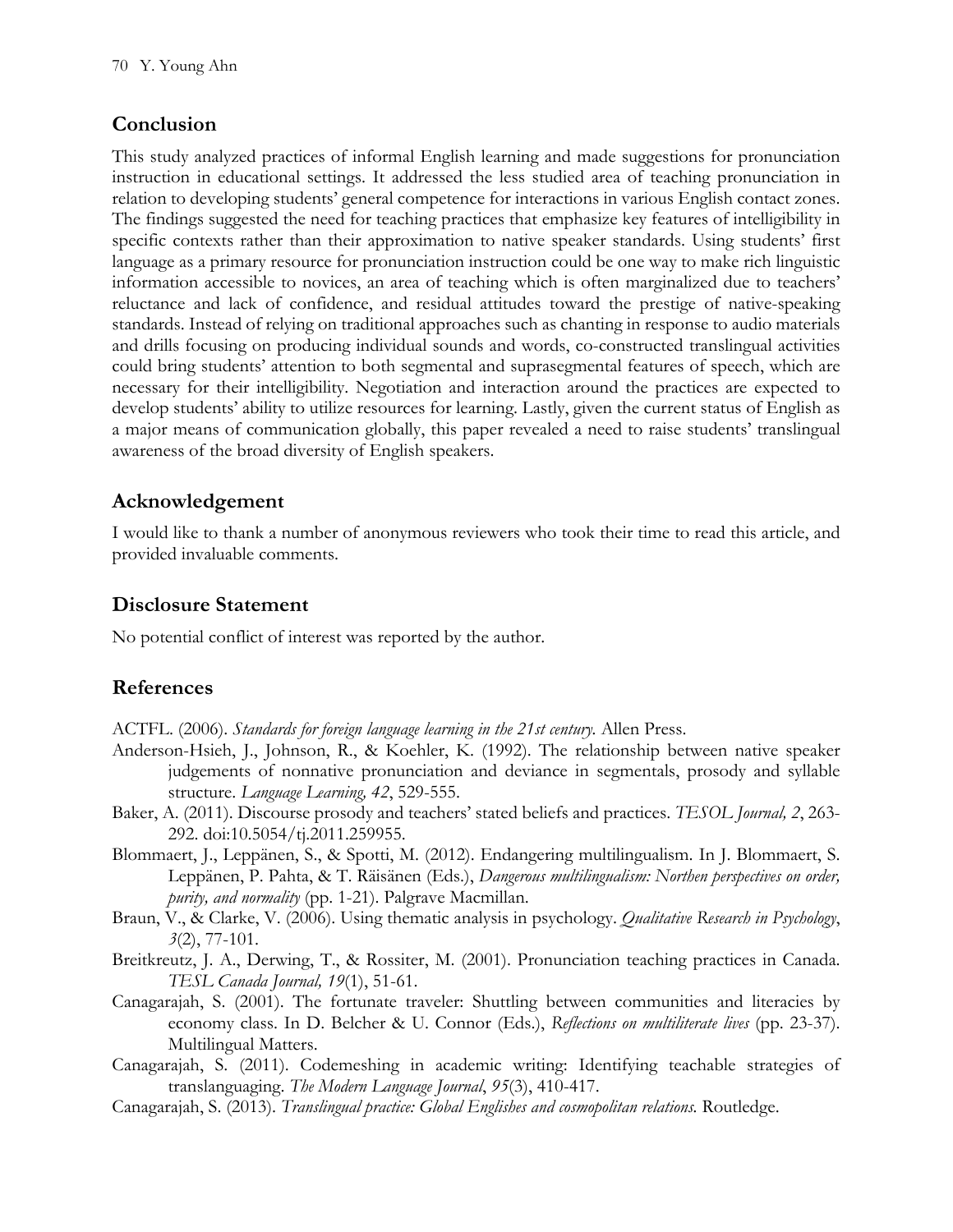- Celce-Murcia, M., Brinton, D., Goodwin, J., & Grinder, B. (2010). *Teaching pronunciation* (2nd edition). Cambridge University Press.
- Chan, J. Y. (2016). A multi-perspective investigation of attitudes towards English accents in Hong Kong: Implications for pronunciation teaching. *TESOL Quarterly, 50*(2), 285-313.
- Chun, D. (1988). Teaching intonation as part of communicative competence: Suggestions for the classroom. *Teaching German, 21*(1), 81-88.
- Chun, D. (2002). *Discourse intonation in L2: From theory and research to practice.* Benjamins.
- Creese, A., & Blackledge, A. (2010). Translanguaging in the bilingual classroom: A pedagogy for learning. *Modern Language Journal, 94*(1), 103-115.
- Creese, A., Blackledge, A., & Takhi, J. (2014). The ideal 'native speaker' teacher: Negotiating authenticity and legitimacy in the language classroom. *Modern Language Journal, 98*(4), 937-951.
- Cutler, A., & Clifton, C. (1984). The use of prosodic information in word recognition. In H. Bouma & D. Bouwhuis (Eds.), *Attention and performance X* (pp. 183-196). Lawrence Erlabum.
- Derwing, T. M. (2010). Utopian goals for pronunciation teaching. *Proceedings of the 1st Pronunciation in Second Language Learning and Teaching Conference* (pp. 24-37). Iowa State University.
- Derwing, T. M., Diepenbroek, L., & Foote, J. (2012). How well do general-skills ESL textbooks address pronunciation? *TESL Canada Journal, 30*(1), 22-45.
- Derwing, T. M., & Munro, M. J. (1997). Accent, intelligibility, and comprehensibility. *Studies in Second Language Acquisition*, *19*(1), 1-16.
- Derwing, T. M., & Munro, M. J. (2005). Second language accent and pronunciation teaching: A research-based approach. *TESOL Quarterly, 39*(3), 379-397.
- Derwing, T. M., & Munro, M. J. (2015). *Pronunciation fundamentals: Evidence-based perspectives for L2 teaching and research.* John Benjamins Publishing Company.
- Doerr, N. M. (Ed.). (2009). *The native speaker concept: Ethnographic investigations of native speaker effects.* Walter de Gruyter.
- Douglas Fir Group. (2016). A transdisciplinary framework for SLA in a multilingual world. *Modern Language Journal, 100*, 19-47.
- Field, J. (2005). Intelligibility and the listener: The role of lexical stress. *TESOL Quarterly, 39*(3), 399- 423.
- Foote, J. A., Holtby, A., & Derwing, T. (2011). Survey of the teaching of pronunciation in adult ESL programs in Canada, 2010. *TESL Canada Journal, 29*(1), 1-23.
- Garcia, O. (2009). *Bilingual education in the 21st century: A global perspective.* Blackwell.
- Guion, S. G. (2005). Knowledge of English word stress patterns in early and late Korean-English bilinguals. *Studies in Second Language Acquisition, 27*, 503-533.
- Hahn, L. D. (2004). Primary stress and intelligibility: Research to motivate the teaching of suprasegmentals. *TESOL Quarterly, 38*, 201-223.
- Hall, S. (1991). The local and the global: Globalization and ethnicity. In A. D. King (Ed.), *Culture, globalization, and the world system* (pp. 19–41). University of Minnesota Press.
- Hornberger, N. H. (Ed.). (2003). *Continua of biliteracy: An ecological framework for educational policy, research, and practice in multilingual settings.* Multilingual Matters.
- Hornberger, N. H., & Link, H. (2012). Translanguaging in today's classrooms: A bilingual lens. *Theory into Practice, 51*(4), 239-247.
- Horner, B., Lu, M.-Z., Royster, J. J., & Trimbur, J. (2011). Language difference in writing: Toward a translingual approach. *College English, 73*(3), 303-321.
- Jenkins, J. (2005). Implementing an international approach to English pronunciation: The role of teacher attitudes and identity. *TESOL Quarterly, 39*(3), 535-543.
- Jenkins, J. (2007). *English as a lingua franca: Attitude and identity.* Oxford University Press.